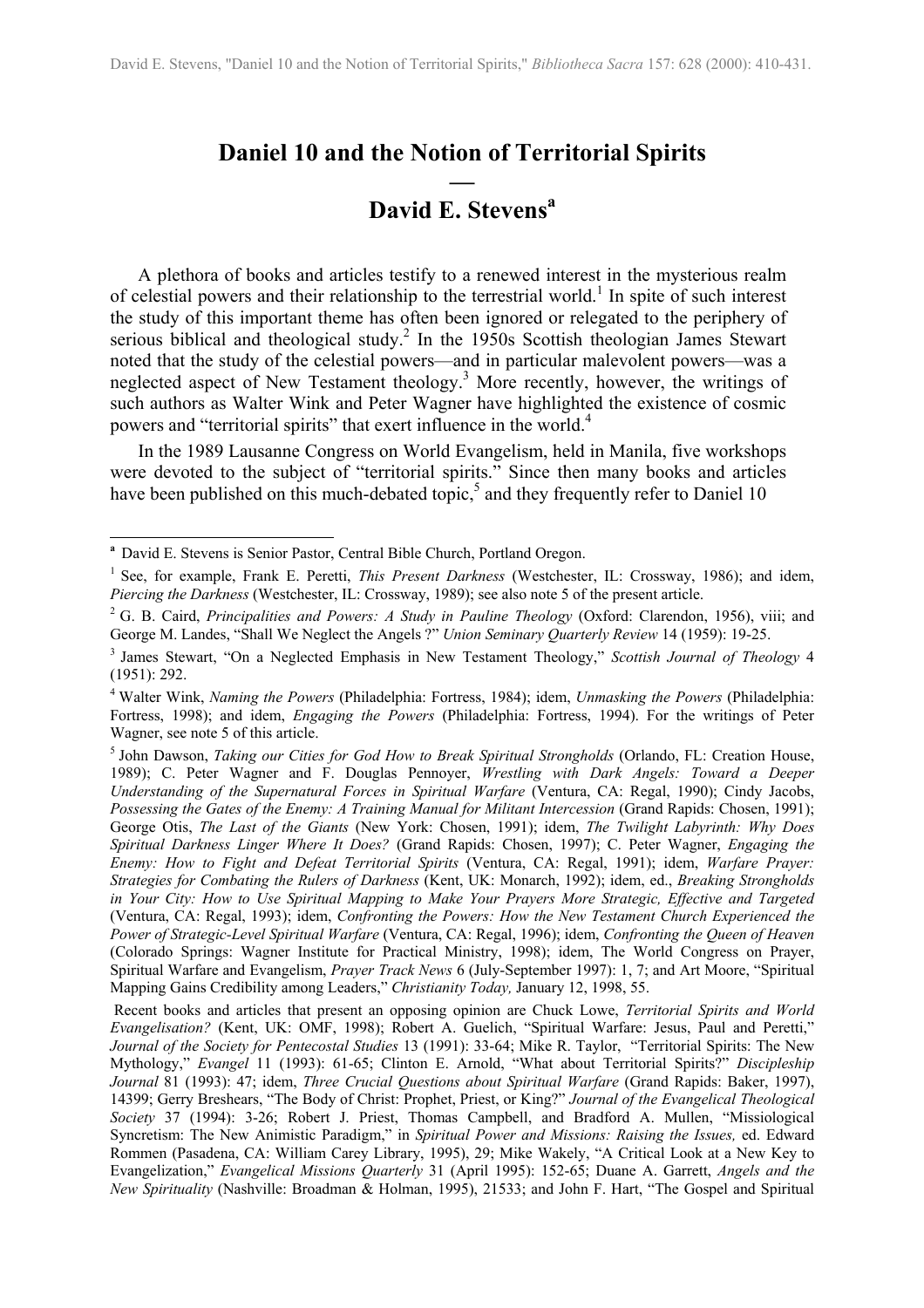#### p.411

as a chapter that speaks explicitly of territorial spirits. For example Wagner states, "The Bible teaches that the things we today call 'territorial spirits' do exist. A key passage is found in Daniel 10 where the 'prince of Persia' and the 'prince of Greece' are mentioned specifically<sup>36</sup> in verse 20. Speaking of the spirit princes of Persia and Greece, Otis writes, "Here we have a well-defined case of an evil spiritual being ruling over an area with explicitly defined boundaries.["7](#page-1-1)

Priest, Campbell, and Mullen underscore the determinative nature of this passage in relation to the contemporary notion of territorial spirits. "All other passages which advocates of spiritual mapping, and spiritual warfare based on that mapping, have appealed to, are read in the light of this passage as well as in the light of anecdotes, native beliefs and demonic revelations. This passage is crucial. If this passage is discovered not to teach the notion of demonic territoriality—the notion that demonic power is

#### p.412

 $\overline{a}$ 

linked to and exercised over territories—then the other passages fail to persuade.["8](#page-1-2)

Daniel 10 is crucial for the study of cosmic powers over the peoples of the earth. Driver affirms that the doctrine of tutelary angels set over the nations is found explicitly for the first time in the Old Testament in Daniel 10:13.<sup>[9](#page-1-3)</sup> Delcor is of the same opinion. "This verse supposes, on the one hand—the notion of guardian angels over the nations and on the other, the existence of angelic warfare in the heavens. For the first time the idea is expressed that each people has a protective angel, but the origin of this speculation is not clear.<sup>"1[0](#page-1-4)</sup>

On the other hand Calvin, Clarke, d'Envieu, and Shea<sup>11</sup> hold that the "prince of Persia" (Dan. 10:13, 20)<sup>12</sup> was one of the political authorities in Persia who opposed the

Warfare: A Review of Peter Wagners *Confronting the Powers", Journal of the Grace Evangelical Society* 10 (1997): 19-39.

<span id="page-1-0"></span>6 Wagner, *Confronting the Powers,* 72-73.

<span id="page-1-1"></span>7 George Otis, "An Overview of Spiritual Mapping," in *Engaging the Enemy: How to Fight and Defeat Territorial Spirits,* 35. The appeal to Daniel 10 in support of the notion of territoriality is a frequent theme in the above-mentioned literature.

<span id="page-1-2"></span>8 Priest, Campbell, and Mullen, "Missiological Syncretism," 23.

<span id="page-1-3"></span>9 S. R. Driver, *The Book of Daniel* (Cambridge: Cambridge University Press, 1900), 157. The angelic interpretation of Daniel 10:13 can be dated at least to the time of Origen (*Homilies on Luke* 35). For an overview of all the passages where Origen spoke of the angels of the nations see Jean Daniélou, *Origène Le Génie du Christianisme* (Paris: La Table Ronde, 1948), 22235; and idem, "Les sources juives de la doctrine des anges des nations chez Origène," *Recherches de Science Religieuse* 38 (1951): 132-37. On this topic see David E. Stevens, "Does Deuteronomy 32:8 Refer to Sons of God or Sons of Israel?" *Bibliotheca Sacra* 154 (April-June 1997): 131-41. Since the writing of that article, however, new evidence was brought to my attention, which has led to a decisively different conclusion. See my more recent doctoral dissertation *La notion juive des anges des nations à la lumière du texte biblique* (Vaux-sur-Seine: Faculté Libre de Théologie Evangélique, 1999), 2899. See also Michael S. Heiser, "Deuteronomy 32:8 and the Sons of God," *Bibliotheca Sacra* 158 (January-March 2001), forthcoming. Driver denies that Deuteronomy 32:8 refers to angelic beings over nations.

<span id="page-1-4"></span><sup>10</sup> M. Delcor, *Le Livre de Daniel* (Paris: J. Gabalda et Cie Editeurs, 1971), 205. All citations from French are my translations.

<span id="page-1-5"></span><sup>11</sup> John Calvin, *Commentaries on the Book of the Prophet Daniel* (reprint, Grand Rapids: Eerdmans, 1948), 2:252; Adam Clarke, *The Holy Bible with a Commentary and Critical Notes* (Londres: W. Tegg, 1851), 606; J. Fabre dEnvieu, *Le Livre du Prophète Daniel* (Paris: Ernest Horin, 1891), 1339; and William H. Shea, "Wrestling with the Prince of Persia: A Study on Daniel 10," *Andrews University Seminary Studies* 21 (1983): 234.

<span id="page-1-6"></span><sup>12</sup> Verse 20 refers to  $\pi$  (prince of Greece). Given the parallel between the two designations, the meaning of שׂר פּרס $r$  in שׂר (prince of Persia) applies equally to the designation  $\ddot{w}$ .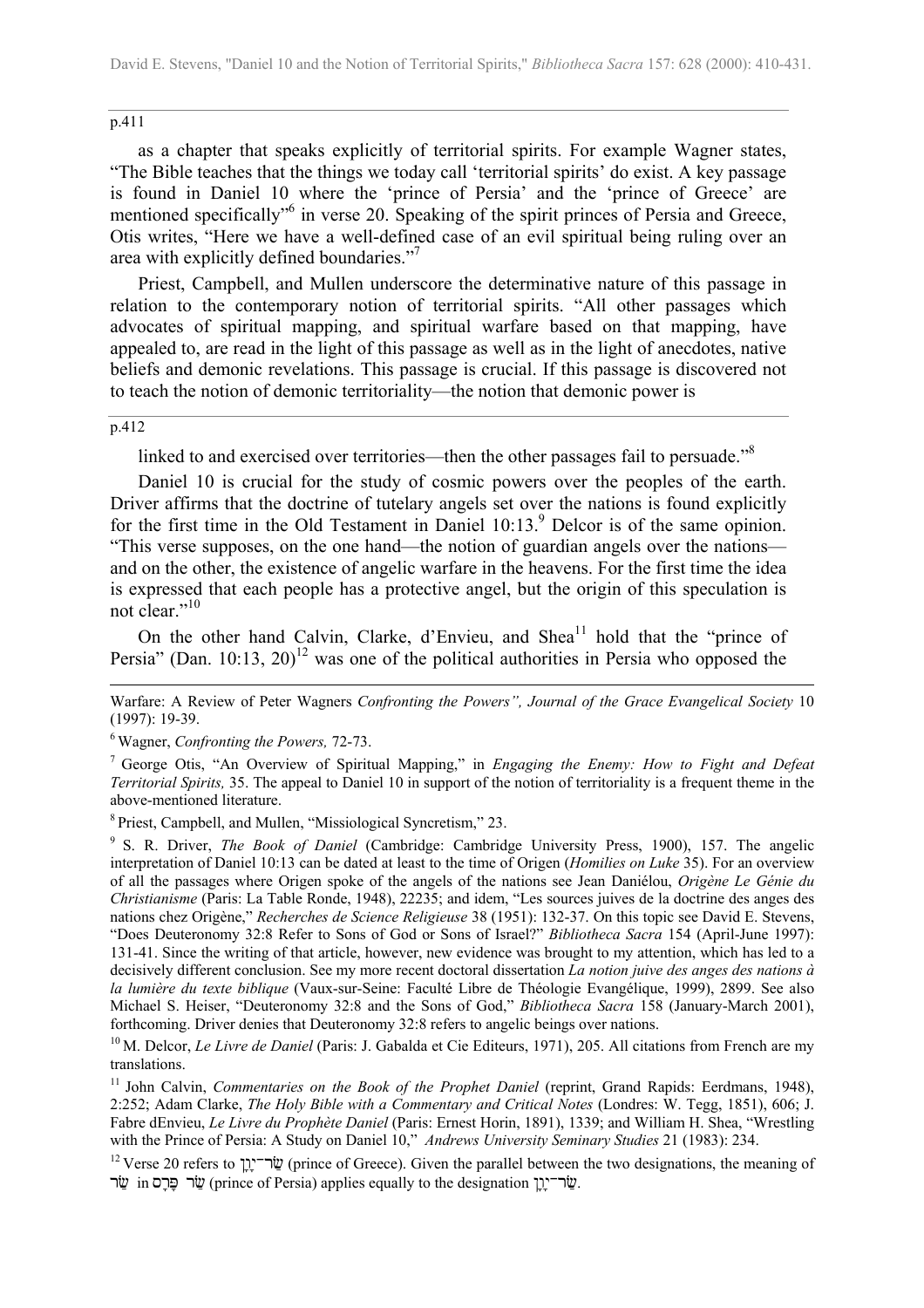reconstruction of the Jewish temple. Shea writes, "If one looks for an earthly human prince of Persia in the 3rd year of Cyrus, there is one specific candidate for that historical position: Cambyses, the son and *crown prince* of Cyrus… This is the one interpretation which takes cognizance of both (a) the potentiality for interpreting the word 'prince' as a hu-

### p.413

man being, and (b) the actual political situation that obtained in the 3rd year of Cyrus. In my opinion, therefore, Calvin was correct in this identification."<sup>[13](#page-2-0)</sup>

Do Daniel 10:13 and 20 speak of demons governing their respective nations? Or was the one who transmitted this revelation to Daniel referring to *human* princes who opposed God's intervention in favor of Israel?

This article proposes that (a) the use of the term "prince" ( $\vec{w}$ ) in the Old Testament as well as certain contextual indications underline the angelic nature of these princes; (b) the historical context of Daniel 10 helps explain the malevolent intentions and strategy of these demonic "princes" in relation to the Jewish nation; and (c) the influence exerted by these angelic princes is personal and sociopolitical in nature and not territorial.

### **The View that the Princes of Persia and Greece Were Human Leaders**

Shea's view that the princes in Daniel 10 were human political leaders is based on two principal arguments: the use of the term "prince" in Daniel and other biblical passages to refer to *human* leaders, and the plural expression "with the kings of Persia" (v. 13).

The Hebrew term  $\psi$ , used more than four hundred times in the Old Testament, carries the following meanings: captain, leader (Num. 21:18; 1 Sam. 22:2); vassal, noble, official under a king who functions (a) as a ruler or counselor (Gen. 12:15; 1 Kings 20:14–17), (b) the sovereign or magistrate of a region (2 Chron. 32:31), or (c) the ruler of a city (Judg. 9:30; Neh. 7:2); commander (Gen. 21:22, 32); head of a group of people, that is, an official (Neh. 4:10; Ps. 68:27 [28, Heb.]; Dan. 1:7–11, 18); one who carries a certain religious responsibility (Ezra 8:24, 29; Isa. 43:28); or a person in an elevated position (Ps. 45:16 [17, Heb.]; Isa.  $23:8$ .<sup>14</sup> The common denominator in these diverse uses is the concept of "one who commands." As van der Ploeg summarizes, "The *sar* is everywhere the one who commands; it is thus clear why the term is preferentially applied to military commanders."<sup>1[5](#page-2-2)</sup>

#### p.414

 $\overline{a}$ 

Given these examples, it is not surprising that certain commentators say that the princes of Persia and Greece were human leaders. In fact in the Book of Daniel the term יֹ is found nine times outside the angelic references and often carries the meaning of "one who commands." Six times in chapter 1 the term refers to a Babylonian officer (vv. 7–11, 18); on two occasions in Daniel's prayer the term designates the princes of Judah (9:6, 8); and once (11:5) the term is applied to Seleucus I Nicator, chief officer under the command of Ptolemy I.

Shea proposes a second argument in favor of seeing these princes as humans. While conceding that the term  $\nabla \Psi$  in Daniel may in certain passages designate celestial beings,

<span id="page-2-0"></span><sup>&</sup>lt;sup>13</sup> Shea, "Wrestling with the Prince of Persia," 234, 249 (italics added).

<span id="page-2-1"></span><sup>14</sup> Ludwig Koehler and Walter Baumgartner, eds., *The Hebrew and Aramaic Lexicon of the Old Testament,* vol. 3 (p-c), rev. Walter Baumgartner and Johann J. Stamm (Leiden: Brill, 1995), 1350-53.

<span id="page-2-2"></span><sup>15</sup> J. van der Ploeg, "Les chefs du peuple dIsraël et leurs titres," *Revue Biblique* 57 (1950): 40.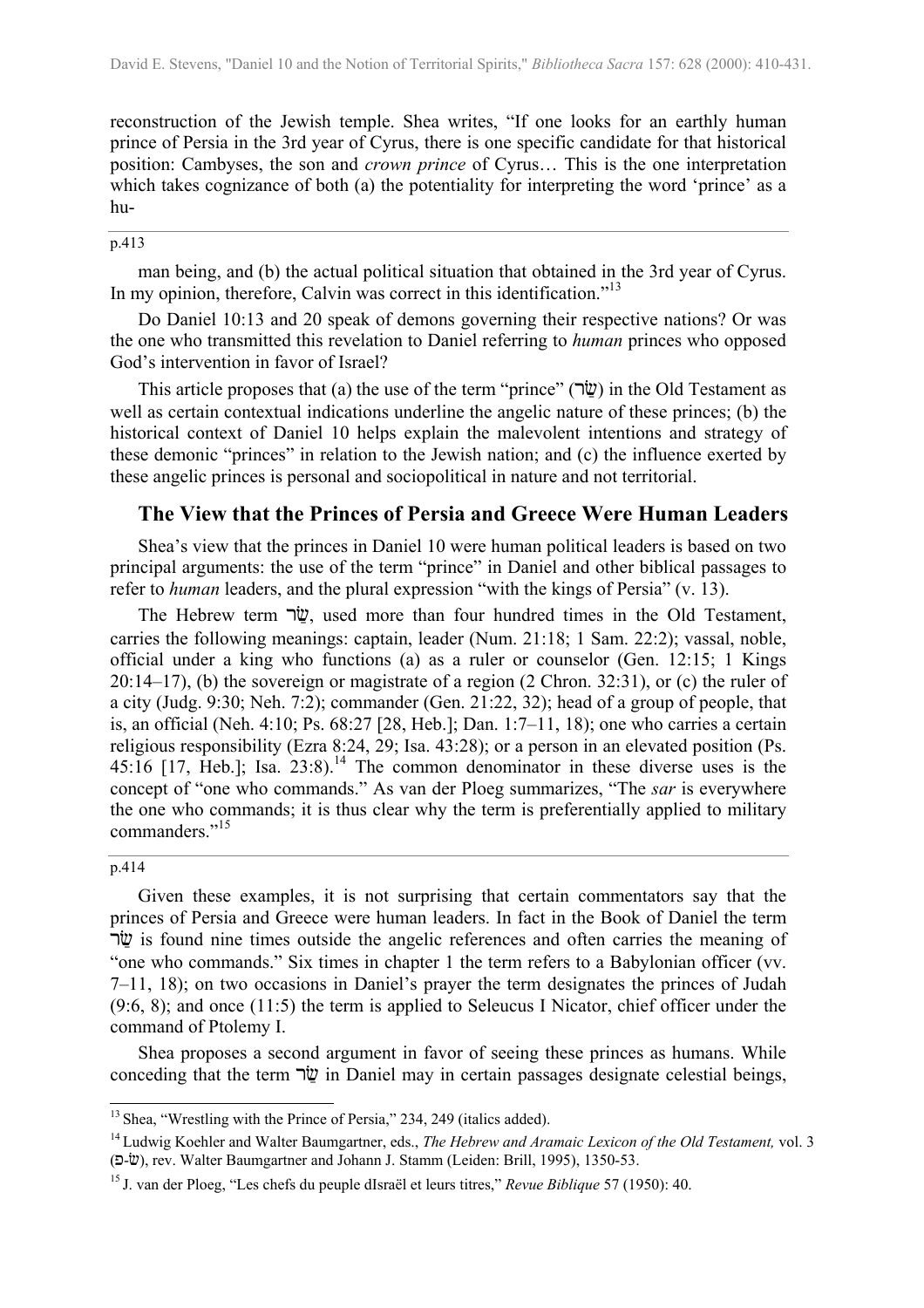Shea insists that in such cases the term *always* indicates *benevolent* angels. "Even when 'prince' is used of an angelic figure, elsewhere in Daniel, it is consistently used only of such angelic beings on God's side, never for fallen angels, demons, or Satan… . the powers opposing God are identified in other ways in Daniel, not by this term."1[6](#page-3-0)

Shea's third argument is that the title  $\nabla \ddot{\mathbf{w}}$  is equivalent to the modern-day term "crown" prince." He then attempts to demonstrate that Cambyses could have been simultaneously the king of Babylon and *crown prince* to the throne of his father, Cyrus, king of Persia.<sup>1[7](#page-3-1)</sup> Shea further concludes that the phrase "with the kings of Persia" (v. 13, אצל מלכי פרס) means that those kings were at the same place the angel encountered the "prince of Persia." If Cambyses, the son of Cyrus, was named king of Babylon *before* the third year of Cyrus (v. 1), he would be considered both "crown prince" (of Persia) and "king" (of Babylon) at the moment of the struggle described in verse 13. In this case the title "kings of Persia" would refer to two "kings"—Cambyses, king of Babylon, and Cyrus, king of Persia.<sup>[18](#page-3-2)</sup>

According to this interpretation Daniel 10 says nothing about the intervention of *malevolent angelic powers*. Instead, Cyrus (the view of Clark and d'Envieu) or Cambyses his son (the view of Calvin and Shea) were the ones who resisted Gabriel and Michael.

### $\overline{p.415}$

## **The View That the Princes of Persia and Greece Were National Angels (Demons)**

While the word "prince" may seem to allow for the view that the princes of Persia and Greece are human leaders, a study of the term and its use in Daniel 10 demonstrates otherwise. While  $\nabla \ddot{\mathbf{w}}$  designates "leaders," "vassals," "captains," or "heads of groups" (in 1:7–11, 18; 8:11, 25; 9:6, 8; 11:5), elsewhere in Daniel the term obviously refers to celestial beings. The angel Michael is called "one of the chief *princes*" (10:13), "your prince" (v. 21), and "the great prince" (12:1). Two other usages of  $\nabla \psi$  are of particular interest: "commander of the host" (שׂר־הצבא, 8:11) and "prince of princes" (שׂר־שׂרִים, 8:25). These are three irrefutable examples in the same book where  $\nabla \psi$  refers not to human princes but to God Himself, an angelic prince, or the Messiah. Outside the Book of Daniel the use of  $\psi$  as an appellation of celestial beings is also found in the expression "captain of the host of the Lord" (שְׂר־צְבָא־יְהוֹרָה Josh. 5:14–15). Also the expression "prince of peace" (שׂר־שׁלוֹם), Isa. 9:5) refers to the Messiah.

As already noted, Shea contends that when the term  $\vec{w}$  refers elsewhere to angelic powers, it always designates good angels, not evil ones. The context, however, must remain the decisive factor. For example the term employed most frequently in Daniel to speak of the dominion of God ( $\psi$ ָשָׁלְ $\psi$ , 6:26 [27, Aramaic]; 7:6, 12, 14, 26) is also used of evil powers that will one day serve and obey God  $(7:27)$ .<sup>19</sup> Moreover, the use of  $\neg \ddot{\mathbf{w}}$  in

 $\overline{\phantom{a}}$ 

<span id="page-3-0"></span><sup>&</sup>lt;sup>16</sup> Shea, "Wrestling with the Prince of Persia," 234. Unfortunately Shea does not specifiy which terms are used to designate the demonic powers.

<span id="page-3-1"></span> $17$  Ibid., 249.

<span id="page-3-2"></span><sup>&</sup>lt;sup>18</sup> Ibid., 242. Shea admits that, according to his proposed chronology, Cambyses was considered at this time the king of Babylon and only the *prince* of Persia. He suggests, however, that the relationship between the two rulers was sufficient to justify the designation kings of Persia.

<span id="page-3-3"></span> $19$  In Daniel 7:27 four of these evil powers (arc, Septuagint) are depicted by beasts that come out of the sea. The fourth one will directly oppose the Most High (v. 25).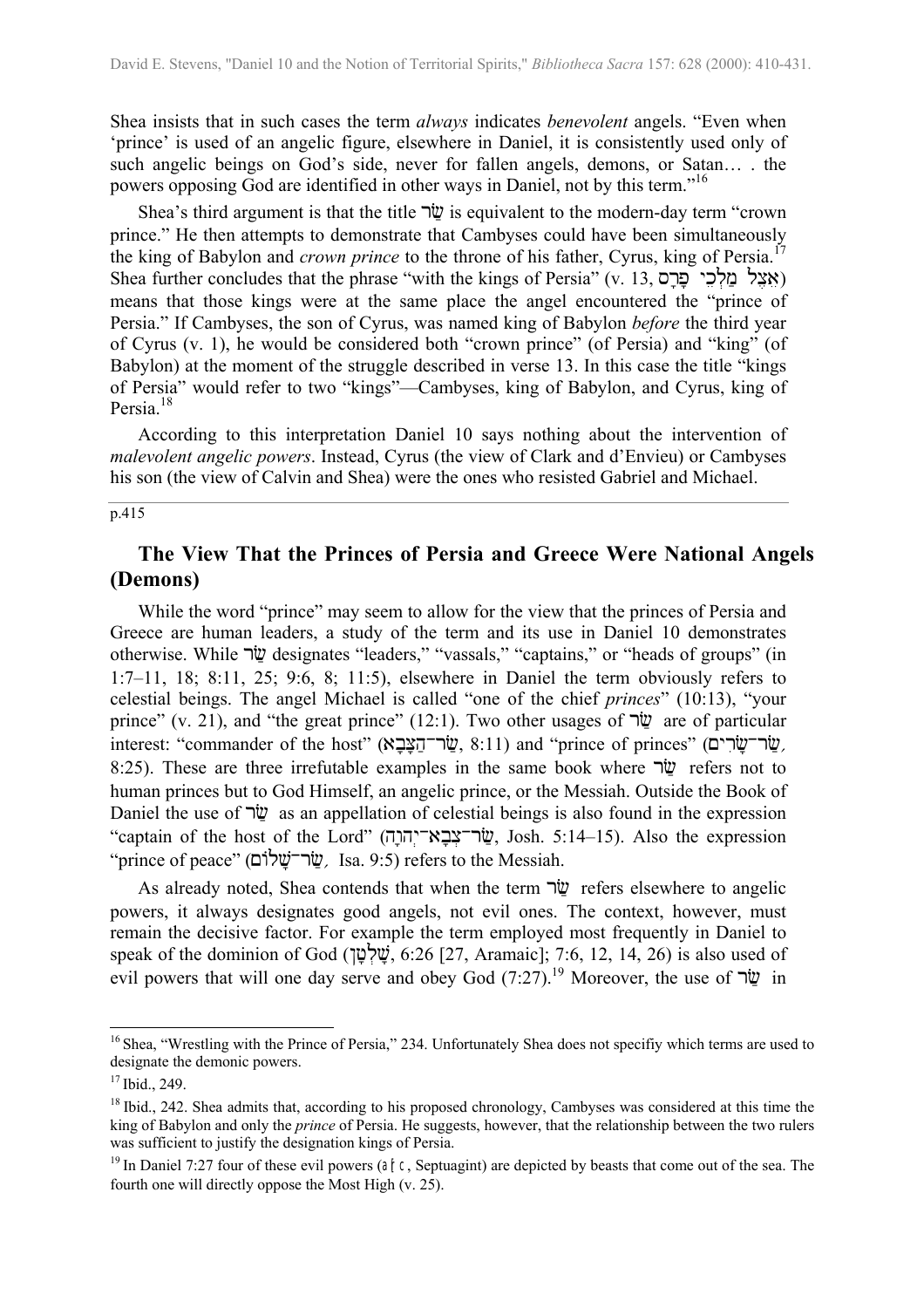reference to evil celestial powers is abundantly attested in late Hebrew usage.<sup>20</sup> Though the interpretation of the term in Daniel 10 must not depend entirely on these extrabiblical examples, they at least demonstrate the versatility of the Hebrew term.

In this regard the evident parallel between the  $\psi$  of Persia and Michael, the guardian angel of Israel, must not be overlooked. This same parallel is also found in 10:20–21 between the "prince of Greece" and "Michael your prince." If  $\psi$  refers in a *context of con-*

#### p.416

 $\overline{\phantom{a}}$ 

*flict* to the benevolent angel Michael, who represented God's interests, it is not surprising to find the same term used to designate a malevolent angel (a demon) representing the interests of an earthly kingdom. Many commentators conclude that this parallelism in itself is sufficient to assert that the prince of Persia is of a demonic nature.<sup>2[1](#page-4-1)</sup> As already noted, the immediate context is important in determining the meaning of terms. $^{22}$  $^{22}$  $^{22}$ 

By saying that Cambyses was simultaneously king of Babylon and crown prince (שׂר) to the throne of his father, Cyrus,<sup>23</sup> Shea attributes to the term  $\nabla \Psi$  a meaning that is foreign to the Old Testament usage of this appellation.<sup>24</sup> Furthermore even if it could be shown that  $\nabla \psi$  carried the meaning "crown prince," such an interpretation could not apply in verse 20 to the *rig* of Greece. Alexander the Great was no other than the *king* of Greece from the age of twenty and during his military campaigns.<sup>2[5](#page-4-5)</sup>

Shea further argues that the term "king" (מְלֵךְ) in verse 13 is crucial in determining the meaning of the designation "prince" (שׁׂר) in the same verse.<sup>26</sup> While he rightly notes that is never used in the Old Testament in reference to angels, he does not take into account that the term  $\nabla \Psi$  is *never* used to designate those who are kings. This clear distinction between  $\forall x$  and  $\forall f$  is seen in many Old Testament passages (e.g., 2 Chron. 30:2, 6, 12; 36:18; Neh. 9:32; Esth. 3:12; Isa. 10:8; Jer. 24:8; 25:18; Lam. 2:9; Ezek. 17:12;

<span id="page-4-0"></span><sup>20</sup> O. J. Strugnell, "The Angelic Liturgy at Qumran-4Q SEREK SIROT `OLAT HASSABBAT," *Vetus Testamentum Supplements* 7 (1960): 324, n. 1. See also the examples cited in  $\psi$ , in *A Dictionary of the Targumim, the Talmud Babli and Yerushalmi, and the Midrashic Literature,* ed. Marcus Jastrow (New York: Pardes, 1950), 1627. The term is also used in Assyrian in reference to various demons and angels who protect geographical regions (*The Assyrian Dictionary* [Chicago: Oriental Institute, 1992] 17/2, 86).

<span id="page-4-1"></span><sup>&</sup>lt;sup>21</sup> For example Edward J. Young, *The Prophecy of Daniel* (Grand Rapids: Eerdmans, 1949), 226-27; and Chrys C. Caragounis, *The Son of Man*: *Vision and Interpretation,* Wissenschaftliche Untersuchungen zum Neuen Testament 38 (Tübingen: J. C. B. Mohr, 1986), 70.

<span id="page-4-2"></span> $^{22}$  Anthony C. Thiselton underscores this principle in this way: The meaning of a word depends not on what it is in itself, but on its relation to other words and to other sentences which form its context. Dictionary-entries about words are rule-of-thumb generalizations based on assumptions about characteristic contexts . Nevertheless, the most urgent priority is to point out the fallacy of an atomizing exegesis which pays insufficient attention to context (Semantics and New Testament Interpretation, in *New Testament Interpretation: Essays on Principles and Methods*, ed. I. Howard Marshall [Grand Rapids: Eerdmans, 1977], 75104).

<span id="page-4-3"></span><sup>&</sup>lt;sup>23</sup> Shea, "Wrestling with the Prince of Persia," 249.

<span id="page-4-4"></span><sup>24</sup> William Baur, "Prince," in *International Standard Bible Encyclopedia,* ed. James Orr (Grand Rapids: Eerdmans, 1939), 4:2453-54. However, נגיד may carry this meaning in 2 Chronicles 11:22.

<span id="page-4-5"></span><sup>&</sup>lt;sup>25</sup> Alexander the Great is called the mighty king in Daniel 11:3 (cf. 8:21). Interestingly Shea makes no reference whatever to the prince of Greece in his article.

<span id="page-4-6"></span> $26$  The term kings occurs in connection with prince in v. 13, and commentators do not view that former term as a reference to tutelary deities of Persia (Shea, Wrestling with the Prince of Persia, 234).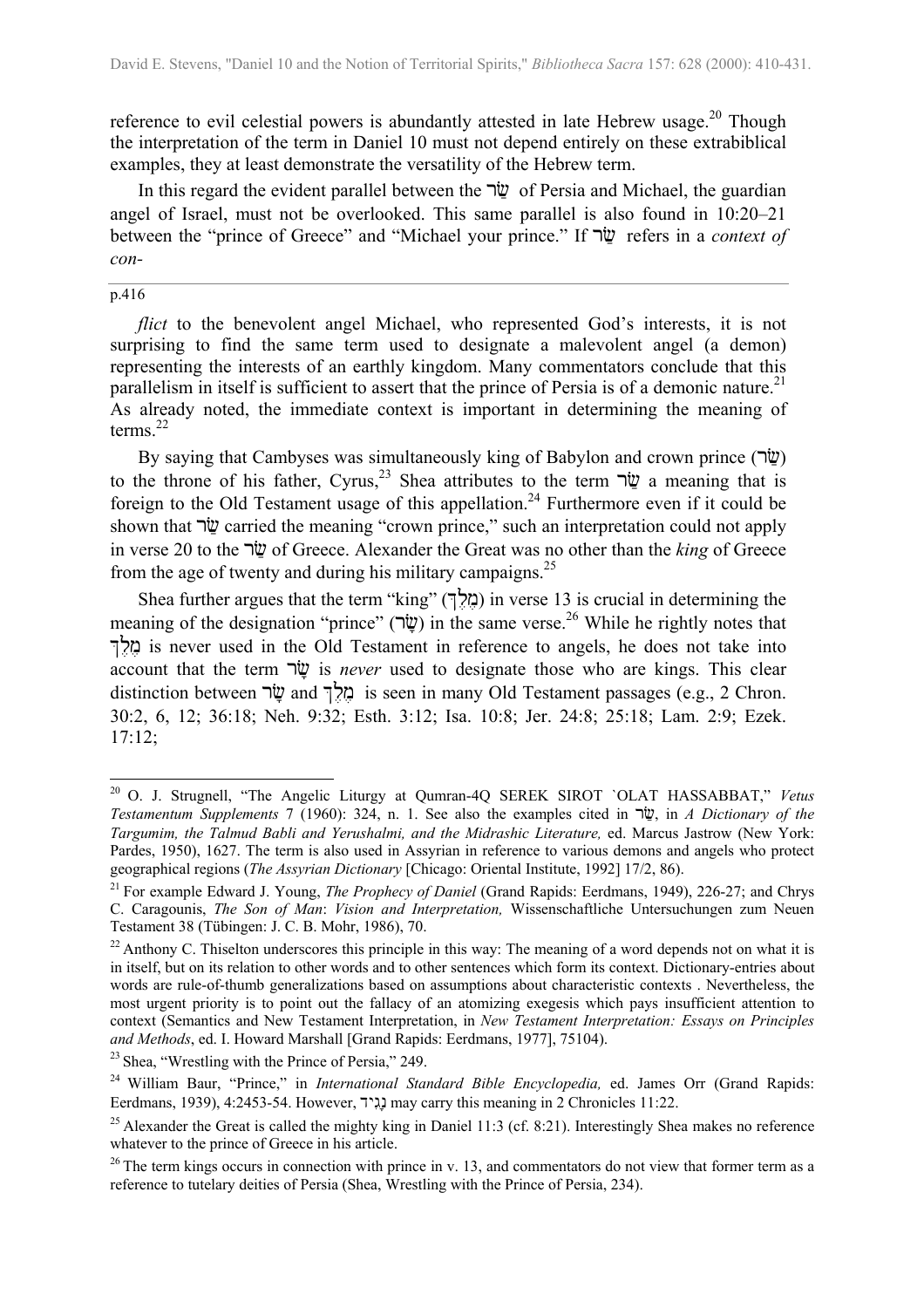### p.417

Hos. 3:4). The only exception to this may be in Isaiah 10:8: "Are not my princes [ $\forall$ all kings [מַלֲכִים]?" However, the context here is poetic. According to Young the term  $\dot{w}$ is chosen in this passage in order to reflect the Akkadian s*arru,* even though the exact relationship of the two terms is not certain. $27$  $27$ 

This distinction between between  $\forall \vec{v}$  and  $\forall \vec{r}$  is also seen in Daniel 9:6, 8; and 11:5. Moreover, other terms were available to the author if he had wanted to convey a meaning comprising the two concepts of "prince" and "king." For example the terms  $(9:25-$ 26) and  $\chi$  (1 Kings 1:35; Ezek. 12:12) can include the two meanings.<sup>29</sup>If, according to Shea, the "prince of the kingdom of Persia" (Dan. 10:13) and the "prince of Greece" (v. 20) designate Cambyses and Alexander the Great, respectively—both of whom are called וֹגְיִד in 8:20–21—why did Daniel not use here one of the synonyms of  $\dot{w}$ , such as נְגִיד or ayc!n\*? Instead it seems that Gabriel carefully chose the term rc\* *in order to distinguish clearly in this context between human kings and angelic princes.*

Theodotion, who best reflects the original reading of the Septuagint,<sup>29</sup> translates  $\psi$  by ance and not by strathgov  $30$  Beginning in the intertestamental period the literature has many examples in

#### $\overline{p.418}$

 $\overline{\phantom{a}}$ 

which arc and arc are used to designate celestial powers.<sup>31</sup> Furthermore Paul and other New Testament authors employ these terms in reference to angelic powers (e.g., John 12:31; Rom. 8:38; 1 Cor. 15:54; Eph. 1:21–22; 2:2).

In conclusion several factors indicate that "prince" ( $\dot{w}$ ) in Daniel 10:13 refers to a demon, not to a "human ruler": (a) the use of the term  $\nabla \ddot{w}$  in the Old Testament as a designation of celestial beings; (b) the use of  $\nabla \psi$  to designate malevolent angels as attested in later Hebrew and Assyrian usage and supported by the immediate context of Daniel 10; (c) the clear parallel between the prince of Persia and the angel Michael; (d)

<span id="page-5-0"></span><sup>27</sup> Young, *The Book of Isaiah,* 1:361, n. 36.

<span id="page-5-1"></span><sup>&</sup>lt;sup>29</sup> The term at two is found 128 times in the Old Testament, of which 60 designate various leaders in Israel (Num. 1:16 and chapters 2, 7, 34). While in many passages the term is translated prince, in at least two passages  $\mathbb{R}^n$ refers to a king: Solomon in 1 Kings 11:34 (cf. 1 Kings 1:35, where  $\frac{1}{2}$ ול and also נגיד refer to Solomon) and Zedekiah in Ezekiel 12:10. Several times the term  $\sum$  (the one who is in front) also designates a king (1 Sam. 9:16; 2 Sam. 7:8 [cf. 1 Sam. 10:1; 13:14; 25:30; 1 Chron. 29:22]; 2 Kings 20:5; etc.). See especially Daniel 9:25, an anointed king [ $\lceil \cdot \rceil$ , and  $9:26$ , the people of a king [ $\lceil \cdot \rceil$ ] who is to come. See J. van der Ploeg, Les chefs du peuple dIsraël et leurs titres, 4061; and Iain M. Duguid, *Ezekiel and the Leaders of Israel* (Leiden: Brill, 1994), 1057.

<span id="page-5-2"></span><sup>&</sup>lt;sup>29</sup> Wink, *Naming the Powers*, 27, n. 43. Concerning the translation of the Septuagint of Daniel, Bruce M. Metzger says, The translation of the Book of Daniel was so deficient that it was wholly rejected by the Christian church, and a translation made in the second century A.D. by Theodotion was used from the fourth century onward in its place ("Important Early Translations of the Bible," *Bibliotheca Sacra* 150 [1993]: 39).

<span id="page-5-3"></span><sup>&</sup>lt;sup>30</sup> The Septuagint employs arc only in reference to Michael, and it designates the princes of Persia and Greece by the term strathgov meaning military commander or governor (Otto Bauernfeind, strateupma et al., in *Theological Dictionary of the New Testament,* ed. Gerhard Friedrich and Geoffrey W. Bromiley [Grand Rapids: Eerdmans, 1971], 7:704). On the other hand Theodotion used the term and c six times in Daniel 10, of which five designate the guardian angels of Persia, Greece, and Israel (Gerhard Delling, a<sub>rc</sub>, in *Theological Dictionary of the New Testament,* 1 [1964], 488).

<span id="page-5-4"></span><sup>31</sup> For examples that predate the New Testament see *Jubilees* 10:113; *Testament of Judah* 19:4; *Testament of Simeon* 2:7; *Testament of Dan* 5:6; *1 Enoch* 21:5, 75:1, 80:67. For other examples see *Ascension of Isaiah* 4:24; 10:1115; *1 Enoch* 61:1011; *2 Enoch* 7:32; 18:32; and *Apocalypse of Baruch* 59:11.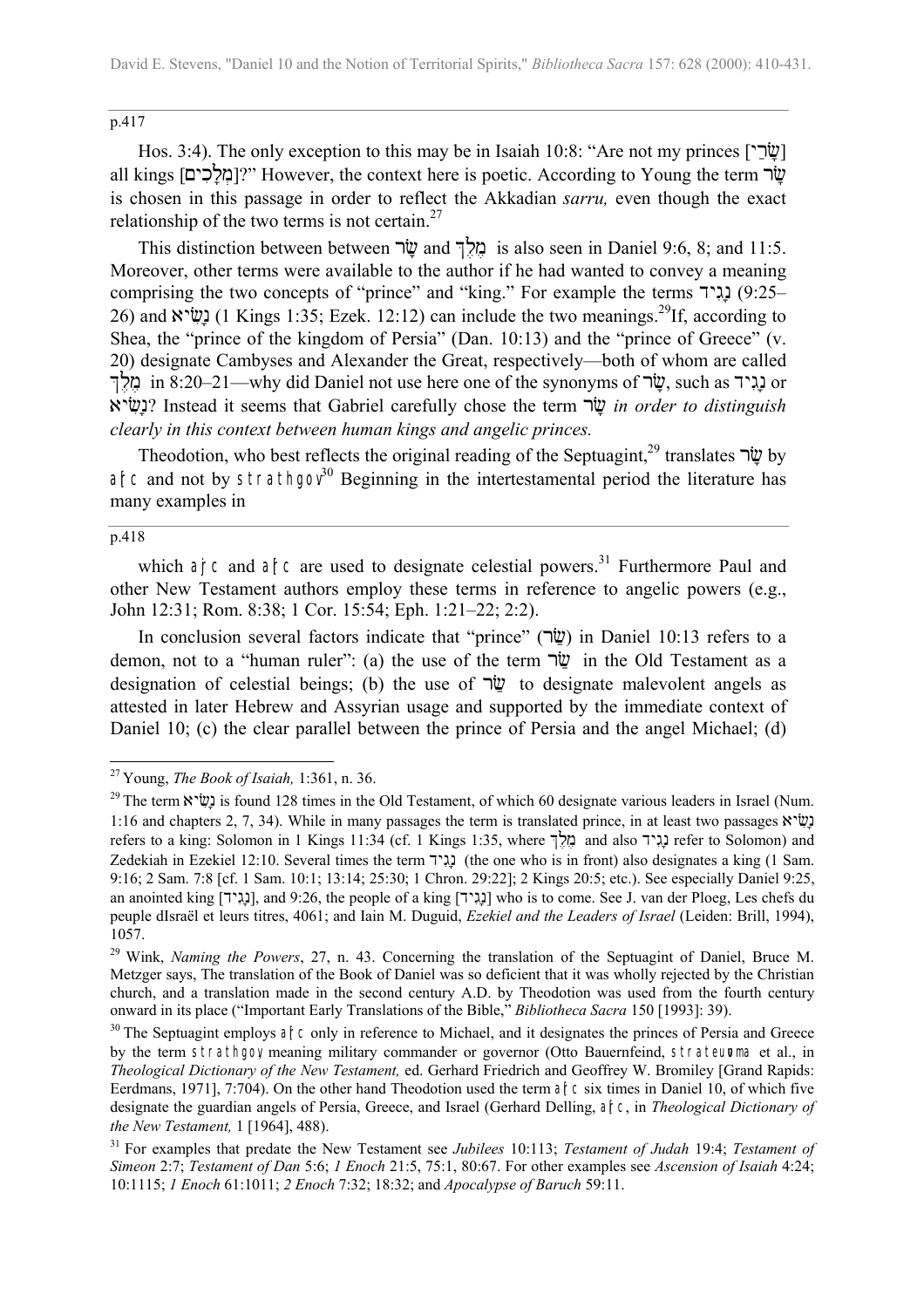the absence of the use of  $\nabla \psi$  in the Old Testament to designate a "crown prince" to the throne; (e) the clear distinction between the terms  $\vec{p}$  and  $\vec{w}$  in verse 13; and (f) the translation of  $\nabla \Psi$  by alrcw(Theodotion).

According to this interpretation the princes of Persia and Greece were demonic princes established over their respective nations. Their intentions were malevolent, standing in opposition to the angels Gabriel and Michael, the latter being one of the "chief princes" and defender of the Jewish nation.

### **The Interpretation of the Angelic Battle**

Beyond the identity of these princes, it is important to understand the nature of the angelic battle as explained by the two descriptive phrases found in verse 13: עֹמַד לֹנְגִדִּי "[he] was withstanding me" and יאני נותרתי שם I had been left there." Certain commentators conclude concerning the first phrase ("[he] was withstanding me") that, if the angel sent to Daniel was (during twenty-one days) "withstood, held back, or deterred" from the accomplishment of his primary mission, then it is reasonable to believe that the "prince of Persia" is no other than a malevolent angelic power. For example Bruce concludes that these "princes," "who are powerful enough to impede an angel of the divine presence in the execution of his commission, are plainly not the human rulers of the empires mentioned; they are superior angel-princes."<sup>[32](#page-6-0)</sup>

Apparently the mission of the angel Gabriel had at least a twofold objective: to strengthen the prophet Daniel (v. 12) and to con-

### p.419

 $\overline{a}$ 

vey the revelation of chapters 11 and 12. But was there more than this? Was the struggle nothing more than an impediment to the angel's primary mission?

Daniel 8:25 shows that it is certainly possible for a human being, in this case Antiochus IV Epiphanes, to "oppose" (על with עמד) a celestial being, whether it be an angel or the Messiah Himself ("Prince of princes"). Given this fact, the argument of Bruce cited above is not convincing. That the "prince" of Daniel 10:13 is powerful enough to oppose the angel of God does not, *in and of itself,* lead one to the conclusion that this prince is angelic. As has been demonstrated, the angelic interpretation of the princes of Persia and Greece depends rather on the use of  $\nabla \ddot{\mathbf{v}}$  in this context. On the other hand 1 Chronicles 21:1 ("Satan stood up against [עֲל with lund moved David to number Israel") does not exclude the possibility that these malevolent, celestial powers are working through the intermediary of a man or a nation so as to oppose the will of  $God.<sup>33</sup>$  $God.<sup>33</sup>$  $God.<sup>33</sup>$ 

If then the phrase yD!g=n#l= dm@u) uhe "was withstanding me," Dan. 10:13) does not help in defining the *identity* of the prince of Persia, it does explain the *reason* for the delay of twenty-one days. Gabriel was doing more than simply strengthening the prophet or conveying the revelation of chapters 11–12. He was also engaged in spiritual warfare, opposing the malevolent influence of the angelic prince of Persia on human political

<span id="page-6-0"></span><sup>32</sup> F. F. Bruce, "Paul and The Powers That Be," *Bulletin of the John Rylands University Library of Manchester* 66 (1983-84): 86.

<span id="page-6-1"></span><sup>&</sup>lt;sup>33</sup> Such direct influence of malevolent spiritual powers on religious and spiritual authorities is also illustrated in *Ascension of Isaiah* 2:24: And Manasseh ceased from serving the God of his father and served Satan and his angels and powers for the *prince* of unrighteousness who rules this world is Beliar Now this Beliar rejoiced in Jerusalem over Manasseh and *strengthened* him in his leading to apostasy and in the lawlessness which was spread abroad in Jerusalem (italics added).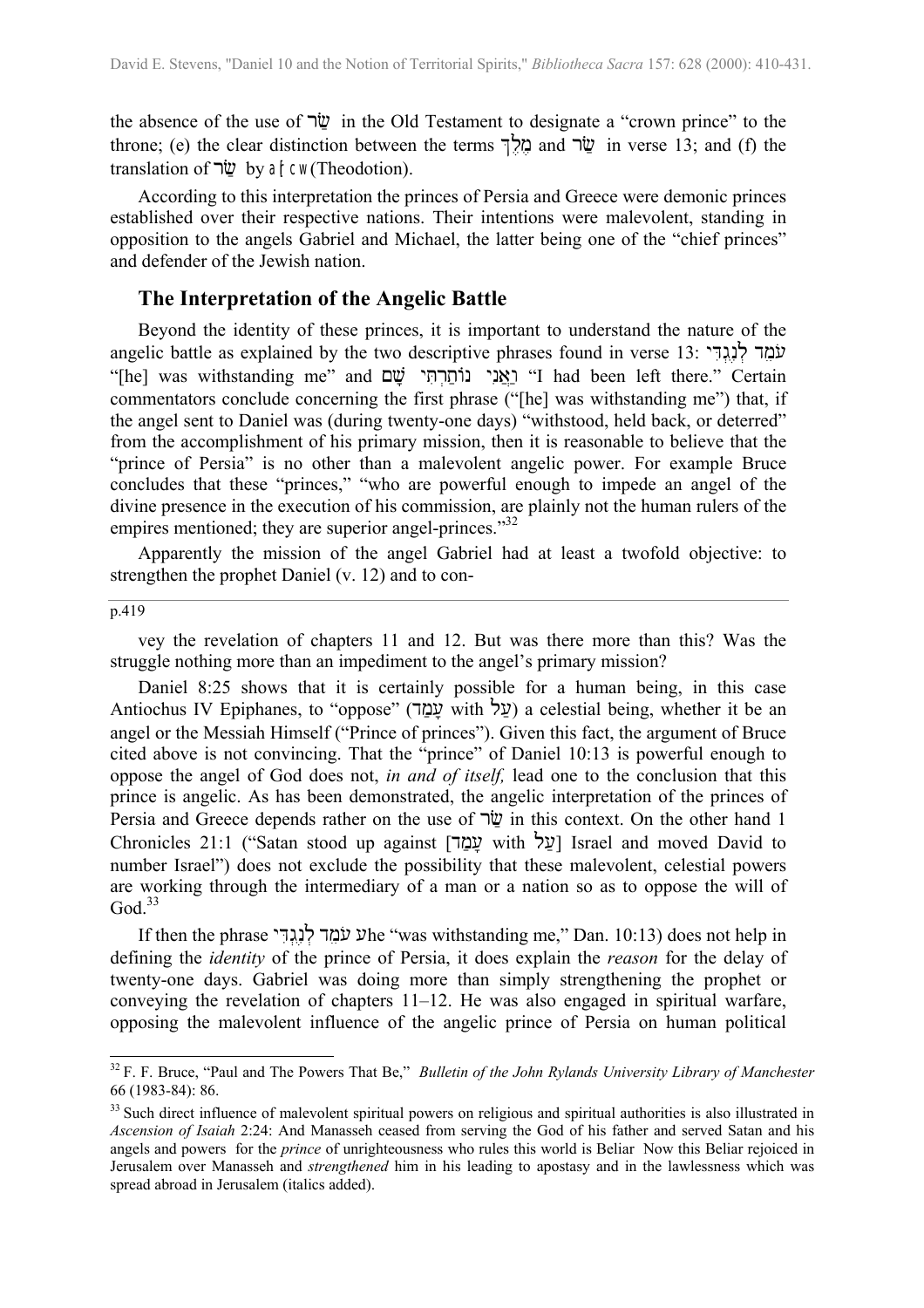authorities. This celestial conflict is an integral part of Gabriel's mission. The angelic prince of Persia, who in this case is working through the intermediary of human political authorities, must be countered in his destructive schemes against Israel; this is the first objective of Gabriel's mission. This seems to be confirmed by the clause "for I [Gabriel] had been left there with the kings of Persia" (v. 13).

The New International Version renders this clause, "because I was detained there with the king of Persia." According to this translation the angel sent to Daniel was "detained" from accomplishing his primary revelatory mission. However, the verb יָהֲר in the Niphal never carries this meaning in the Old Testament; the primary meaning is "to stay, to remain."[34](#page-7-0) The King James Version

### p.420

reads, "As I remained there with the king of Persia." In this rendering Gabriel stayed with the king of Persia either in order to continue to influence him in favor of Israel  $(d'Enview)^{35}$  or to counteract his malevolent enterprises against Israel (Shea). However, as has been demonstrated, this interpretation of the text does not take into account the clear distinction of meaning of the two terms בְּלֵךְ and בְאֵלְךָ On the other hand the term יָהֲר $\cdot$  can carry the meaning "to have advantage over."<sup>36</sup> Young translates the phrase, "I had the advantage," adding, "the Speaker prevailed and was left near the kings of Persia (i.e., victorious), the Prince having been worsted."<sup>37</sup> Driver's translation is "[I] was left over there" (i.e., I had nothing more to do),<sup>38</sup> and Wood comments, "The word ... carries the thought of being left in a position of preeminence."<sup>39</sup> It seems then that, with the help of the archangel Michael, Gabriel was in an advantageous position with respect to the angelic prince of Persia. Michael moved to the front of the battle, leaving Gabriel free to accomplish another aspect of his mission, now<sup>40</sup> toward Daniel.

In conclusion the two phrases he "withstood me" and "I was left over there," though not crucial in determining the *identity* of the prince of Persia, contribute to an understanding of the *reason* for the twenty-one-day period of prayer and fasting by Daniel. Spiritual warfare was being waged in the heavenly places and the angel Gabriel was encountering the malevolent influence of the angelic (demonic) prince of Persia on the contemporary political situation. As Boyd states, "Daniel 10 clearly affirms not only the existence of powerful angelic beings but also their ability

#### p.421

 $\overline{\phantom{a}}$ 

either to cooperate with or to resist God's will. This passage further implies that at least part of what may be in the balance, as these beings either cooperate with or resist

<span id="page-7-0"></span><sup>34</sup> T. Kronholm, rt^y \*, in *Theological Dictionary of the Old Testament,* ed. G. Johannes Botterweck and Helmer Ringgren, trans. David E. Green (Grand Rapids: Eerdmans, 1990), 6:48291. Occasionally the Hiphil carries this nuance (2 Sam. 8:4; Ruth 2:18; 1 Chron. 18:4).

<span id="page-7-1"></span><sup>35</sup> D'Envieu, *Le Livre du Prophète Daniel,* 1345.

<span id="page-7-2"></span><sup>36</sup> Wilhelm Gesenius, *Hebräisches und Aramäisches Handworterbuch uber das Alte Testament* (reprint; Berlin: Springer, 1987), 515.

<span id="page-7-3"></span><sup>&</sup>lt;sup>37</sup> Young, *The Prophecy of Daniel*, 227. The New English Bible has seeing that I had held out there, Michael, one of the chief princes .

<span id="page-7-4"></span><sup>38</sup> Driver, *The Book of Daniel,* 159.

<span id="page-7-5"></span><sup>39</sup> Leon Wood, *A Commentary on Daniel* (Grand Rapids: Zondervan, 1973), 273.

<span id="page-7-6"></span><sup>&</sup>lt;sup>40</sup> The term  $\overline{u}$  unow) is not found in verse 14, but is inferred. This understanding of the narrative seems to be confirmed by the renewed spiritual battle mentioned in verses 2021.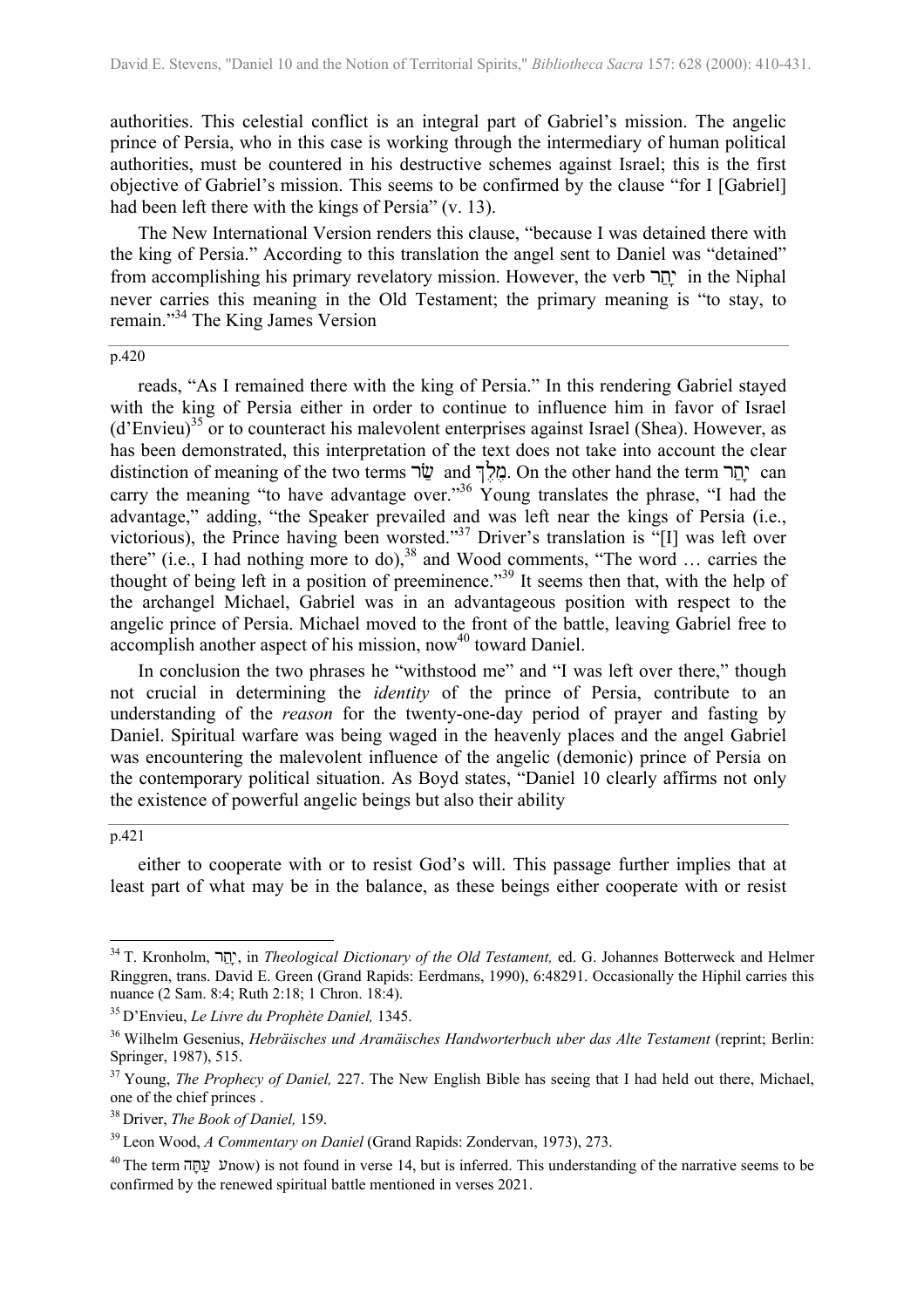God's will, is our welfare."<sup>41</sup> The particular historical and political circumstances of Daniel 10 will now be examined in order to better understand the strategy of the angelic prince of Persia as he stood in opposition to the welfare of God's people.

### **The Historical Analysis of Daniel 10 by William Shea**

Daniel mourned for three weeks in the "third year of Cyrus" (10:1–2), three weeks that ended on the twenty-fourth day of the first month (v. 4), that is, Nisan  $24$  $24$ , 535 B.C.<sup>42</sup> Based on this historical precision Shea proposes four arguments in favor of identifying the "prince" of Persia with Cambyses, the son of Cyrus: (a) the opposition in question in Daniel 10, (b) the reputation of Cambyses as an adversary of foreign religions, (c) the position of Cambyses at that time in the Persian government, and (d) the significance of the expression "with the kings of Persia" (אצל מַלְכוּ פַּרָם, v. 13).<sup>43</sup> Though these princes, as already discussed, are demonic—and thus Shea's view that the "prince" of Persia was Cambyses is to be rejected—a historical analysis of the contemporary context is helpful.

### **The Opposition In Question**

What opposition was Israel facing in Daniel 10? When the events

p.422

 $\overline{\phantom{a}}$ 

recorded in that chapter are read in their historical context, it seems that the *reconstruction of the temple* was the primary preoccupation of Daniel and his people (Ezra  $1-4$ ).<sup>44</sup> Though Cyrus had already allowed some of the Jewish exiles to return to their homeland, many were still dispersed in the Mesopotamian cities of Babylon, Persepolis, Susa, and Ecbatana. The first wave of returnees to Jerusalem encountered opposition in their efforts to rebuild the temple. According to Ezra 4:4–5 certain counselors from among the local inhabitants had been hired by the Persian government. Cyrus, either directly or by means of his representatives, yielded to the pressure of these counselors and suspended the reconstruction of the temple. As indicated in Haggai, Zechariah, and Ezra 5–6, this delay stemmed from local opposition.

In this regard it is significant that the theophany in Daniel 10:5–9, which manifested the glory of God, was situated to the east of the Tigris River. Why? For the simple reason that the temple, the abode of God, had not yet been reconstructed. According to Ezekiel the abominations committed in Israel caused the Shekinah glory of God to leave His

<span id="page-8-0"></span><sup>41</sup> Gregory Boyd, *God at War: The Bible and Spiritual Conflict* (Downers Grove, IL: InterVarsity, 1997), 11.

<span id="page-8-1"></span><sup>&</sup>lt;sup>42</sup> Shea, "Wrestling with the Prince of Persia," 225-43. Probably Daniel employed here his own Hebrew fall-tofall calendar. In this case the first year of Cyrus would not have begun until the autumn (the month of Tishri) of 538, since Cyrus was named the king of Babylon *after* Tishri 1, 539. So his *third* regnal year mentioned in Daniel 10:1 would have begun in the autumn of 536. The first month (10:4) would have been the first month of the Babylonian calendar and of Israels religious calendar, that is, Nisan. The Julian equivalent of Nisan 24, 535, is May 11 of that year. See R. A. Parker and W. H. Dubberstein, *Babylonian Chronology 626 B.C.-A.D. 75* (Providence, RI: Brown University Press, 1956), 29; and A. F. Johns, "The Military Strategy of Sabbath Attacks on the Jews," *Vetus Testamentum* 13 (1963): 482-86. For the details concerning the different calendars, see D. J. A. Clines, "The Evidence for an Autumnal New Year in Pre-exilic Israel Reconsidered," *Journal of Biblical Literature* 93 (1947): 22-40; S. H. Horn, "The Babylonian Chronicle and the Ancient Calendar of the Kingdom of Judah," *Andrews University Seminary Studies* 5 (1967): 22-25; Edwin R. Thiele, *A Chronology of the Hebrew Kings* (Grand Rapids: Zondervan, 1977), 1420; Leslie McFall, "Has the Chronology of the Hebrew Kings Been Finally Settled?" *Themelios* 17 (October-November 1991): 7-8; and idem, "A Translation Guide to the Chronological Data in Kings and Chronicles," *Bibliotheca Sacra* 148 (January-March 1991): 3-45.

<span id="page-8-2"></span><sup>&</sup>lt;sup>43</sup> Shea, "Wrestling with the Prince of Persia," 231-32.

<span id="page-8-3"></span><sup>&</sup>lt;sup>44</sup> Daniel 9:25 alludes to the reconstruction of the city: It will be built again, with plaza and moat, even in times of distress.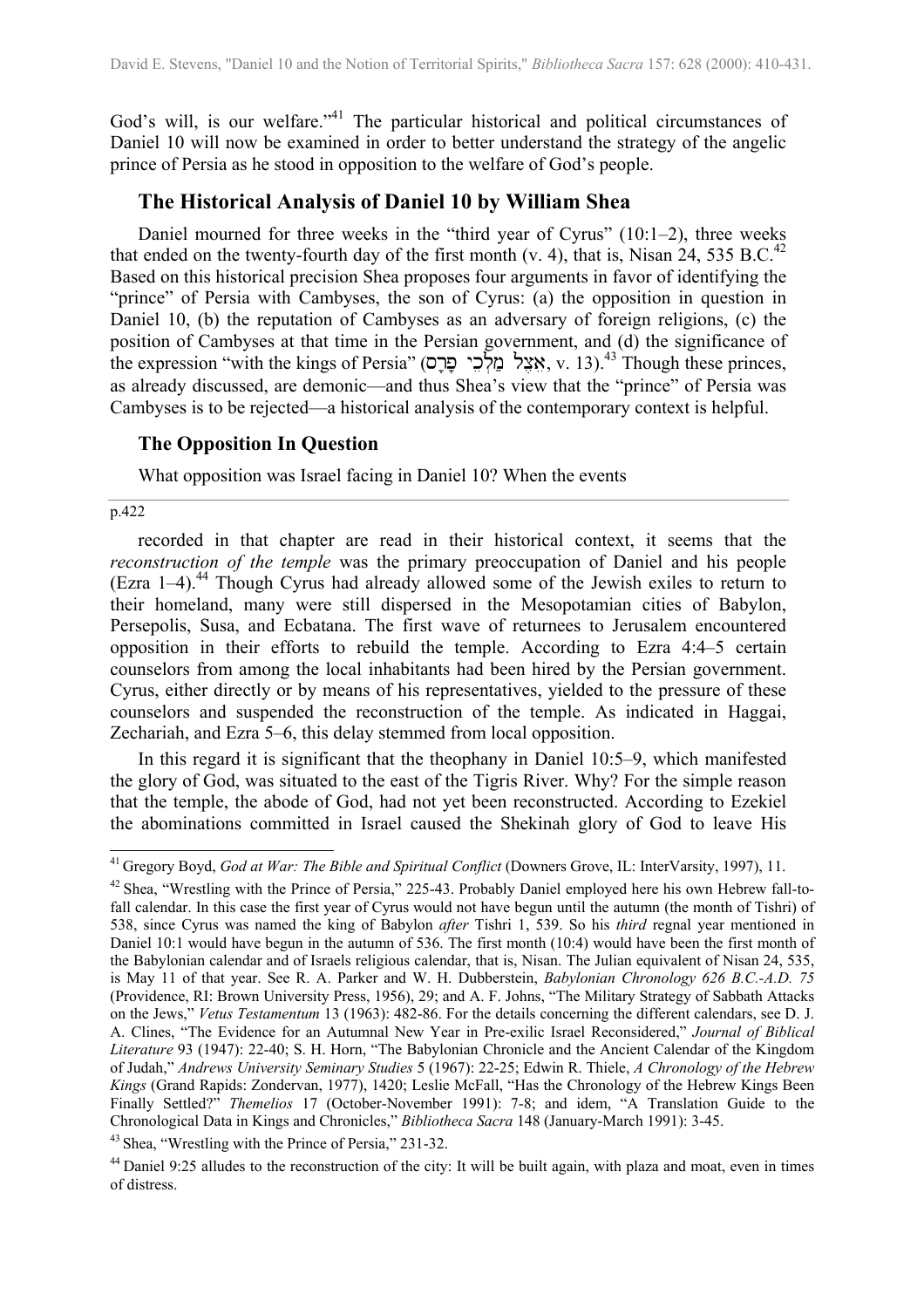<span id="page-9-6"></span>sanctuary (Ezek. 8:6; 10:18–19; 11:23). Later, however, the prophet said this same glory of God will once again fill the temple (Ezek. 43). It seems then that the mourning of Daniel and the vision of God's glory in Daniel 10:5–9 took place between these two critical events, that is, between the departure of the Shekinah glory from the temple (Ezek. 10) and the return of the Shekinah glory (Ezek. 43) to the temple.<sup>45</sup> However, who was responsible for this opposition? Was it Cyrus himself or one of his representatives?

### **The Reputation Of Cambyses**

Shea includes several citations from Herodotus, certain Egyptian texts, and later classical historians in an effort to demonstrate the intense antagonism of Cambyses with respect to foreign religions.<sup>46</sup> Shea and others have rightly noted that the reconstruction of the temple was interrupted during the entire reign of Cambyses and not undertaken again until the more conciliatory reign of Darius I Hystaspes (521-486 B.C.). Dandamaev concurs. "If we can believe the information which is provided by Josephus Flavius in his

#### p.423

 $\overline{a}$ 

'Jewish Antiquities' (II 249, 315), it was Cambyses, when he had become king, who even forbade the rebuilding of the temple. The building was only started at the commencement of Darius' reign."<sup>4[7](#page-9-2)</sup>

### **The Position Of Cambyses In The Persian Empire**

A third important factor in Shea's historical analysis concerns Cambyses' political position at that time in the Persian Empire. The question of the coregency of Cambyses and Cyrus has been debated by biblical historians. While Briant places the coregency at the beginning of Cyrus's reign,<sup>48</sup> Dubberstein situates it nearly eight years later in 530 B.C.<sup>49</sup> Shea, on the other hand, convincingly argues that their coregency began in 535 B.C. and that this set the stage for the events described in Daniel  $10^{50}$  Shea mentions a document cited by Oppenheim, which seems to speak of Cambyses' enthronement as king of Babylon during the New Year's festivities: "From the 27th day of Arahshamnu till the 3rd day of Nisanu a(n official) 'weeping' was performed in Akkad, all the people (went around) with their hair disheveled. When, the 4th day, Cambyses, son of Cyrus, went to the temple … priest of Nebo … came (and) made the 'weaving' by means of the *handles* and when [he le]d the image of Ne[bo … Nebo returned to Esagila, sheep-offerings in front of Bel and the god *Mâ[r]-b[iti].*5[1](#page-9-6)

<span id="page-9-3"></span>48 Briant, *Histoire de lempire perse de Cyrus à Alexandre,* 82.

<span id="page-9-0"></span><sup>&</sup>lt;sup>45</sup> Shea, "Wrestling with the Prince of Persia," 233.

<span id="page-9-1"></span><sup>46</sup> Ibid., 236-39; cf. Herodotus, *History* 3.16-17, 2529, 37; and Strabo, *Geography of Strabo* 17.1.27.

<span id="page-9-2"></span><sup>47</sup> M. A. Dandamaev, *A Political History of the Achaemenid Empire,* trans. W. J. Vogelsang (Leiden: Brill, 1989), 64. Two authors who attempt to interpret Cambyses in a more positive light are W. Spiegelberg, *Die sog. demotische Chronik des Pap. 215 der Bibliothèque Nationale zu Paris* (Leipzig: 1914), 3233; and Pierre Briant, *Histoire de lempire perse de Cyrus à Alexandre* (Paris: Fayard, 1996), 6668, 109-10, 495-96. However, Shea rightly concludes, While some exaggeration may have crept into the traditions in the course of time, they probably contain more than a kernel of truth (Shea, Wrestling with the Prince of Persia, 238).

<span id="page-9-4"></span><sup>49</sup> Dubberstein, The Chronology of Cyrus and Cambyses, *American Journal of Semitic Languages and Literature* 55 (1938): 417-19.

<span id="page-9-5"></span><sup>&</sup>lt;sup>50</sup> Shea, Prince of Persia, 23944; and idem, An Unrecognized Vassal King of Babylon in the Early Achaemenid Period II, *Andrews University Seminary Studies* 9 (1971): 101-3.

<sup>&</sup>lt;sup>51</sup> Shea, Wrestling with the Prince of Persia, 244. See A. L. Oppenheim, Babylonian and Assyrian Historical Texts, in *Ancient Near Eastern Texts Relating to the Old Testament,* ed. J. B. Pritchard, 3d ed. (New Haven, CT: Princeton University Press, 1969), 306. This text was first published by T. G. Pinches, *Transactions of the*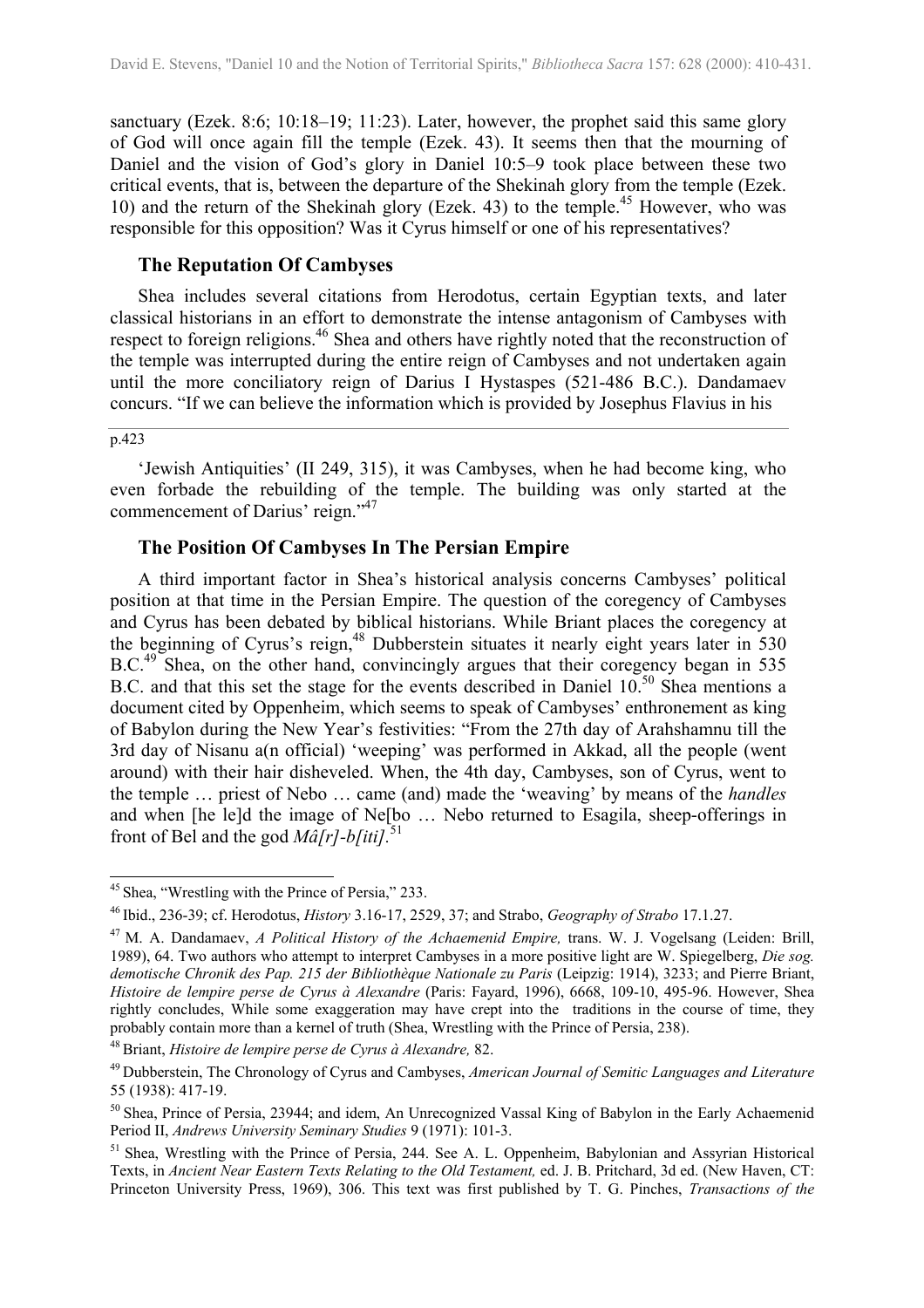#### p.424

Though admitting that the chronology of this text is not clear, Shea underscores the possible parallels with Daniel 10.

What we find when these dates are compared is that the period of Daniel's mourning (during which also the angels wrestled with the prince of Persia)—twenty-one days—is the exact equivalent of the length of time between the date in Nisan on which Cambyses entered the temple during the New Year's festival, the 4th, and the date in Nisan on which the events of Dan 10 are described as occurring, the 24th. If the 24th of Nisan was the twenty-first day of Daniel's mourning, then by working backwards we find that the first day of Daniel's mourning was the 4th of Nisan, *the same day on which Cambyses entered the temple during the New Year's festival*. 5[2](#page-10-0)

Though this observation says nothing about the *duration* of Cambyses' reign, it does point up the circumstances that may have provoked the prophet's three weeks of prayer and fasting. Given Cambyses' bellicose character and his hatred of foreign religions, one can understand why Daniel would have devoted himself to prayer and fasting on behalf of his people and the project of reconstructing the temple already undertaken in Jerusalem.

The possible relationship between Daniel 10 and this text on Cambyses' enthronement is interesting but not conclusive. However, if the chronology proposed by Shea is correct, this points up a close relationship between the celestial activity of angels and demons and the affairs of people and kingdoms.

### **The Meaning of the Phrase "with the Kings of Persia" (Dan. 10:13)**

If the title "prince of Persia" (v. 20) denotes a demonic being, what then is the significance of the problematic expression "with the kings of Persia" (v. 13)? What is the identity of these kings and their relationship to the "prince" ( $\vec{w}$ ) of Persia? And how does one explain the plural "kings" (מלכי) in verse 13?

At least three solutions are proposed. Several commentators amend the Masoretic text by replacing "kings" (מַלְכֵי) with "kingdom" (בַּאֲלָכּה). The Revised Standard Version adopts this solution with the translation "so I left him there with the prince of the Kingdom of Persia."<sup>5[3](#page-10-1)</sup>

Another solution loosely interprets the plural "kings" (מלכי) as meaning "succession of kings." This option is proposed by d'Envieu: "It becomes evident, however, from the entire narrative that the angel indicates that he will remain near the *present Persian king*

#### p.425

 $\overline{\phantom{a}}$ 

*and his successors*."5[4](#page-10-2)

A third approach, similar to the second solution, suggests that the author was imprecise in his use of the plural and singular. The Vulgate, for example, translates with the singular: "*et ego remansi ibi juxta regem Persarum.*" 5[5](#page-10-3)

*Society of Biblical Archaeology* (London, 1872-1893), and later by Sidney Smith, *Babylonian Historical Texts, Relating to the Capture and Downfall of Babylon* (London: Methuen, 1924), plates XI-XIV, 110. See also Jean-Jacques Glassner, ed., *Chroniques mésopotamiennes* (Paris: Les Belles Lettres, 1993), 204; and Dandamaev, *A Political History of the Achaemenid Empire,* 64.

<span id="page-10-0"></span> $52$  Shea, "Wrestling with the Prince of Persia," 245-46 (italics added).

<span id="page-10-1"></span> $53$  This modification also necessitates the addition of the term prince (see ibid., 241).

<span id="page-10-2"></span><sup>54</sup> DEnvieu, *Le Livre du Prophète Daniel,* 1345 (italics added). See also René Peter-Contesse, *Manuel du Traducteur pour le livre de Daniel* (Stuttgart: Alliance Biblique Universelle, 1986), 163.

<span id="page-10-3"></span><sup>&</sup>lt;sup>55</sup> Cf. the NIV rendering I was detained there with the king of Persia.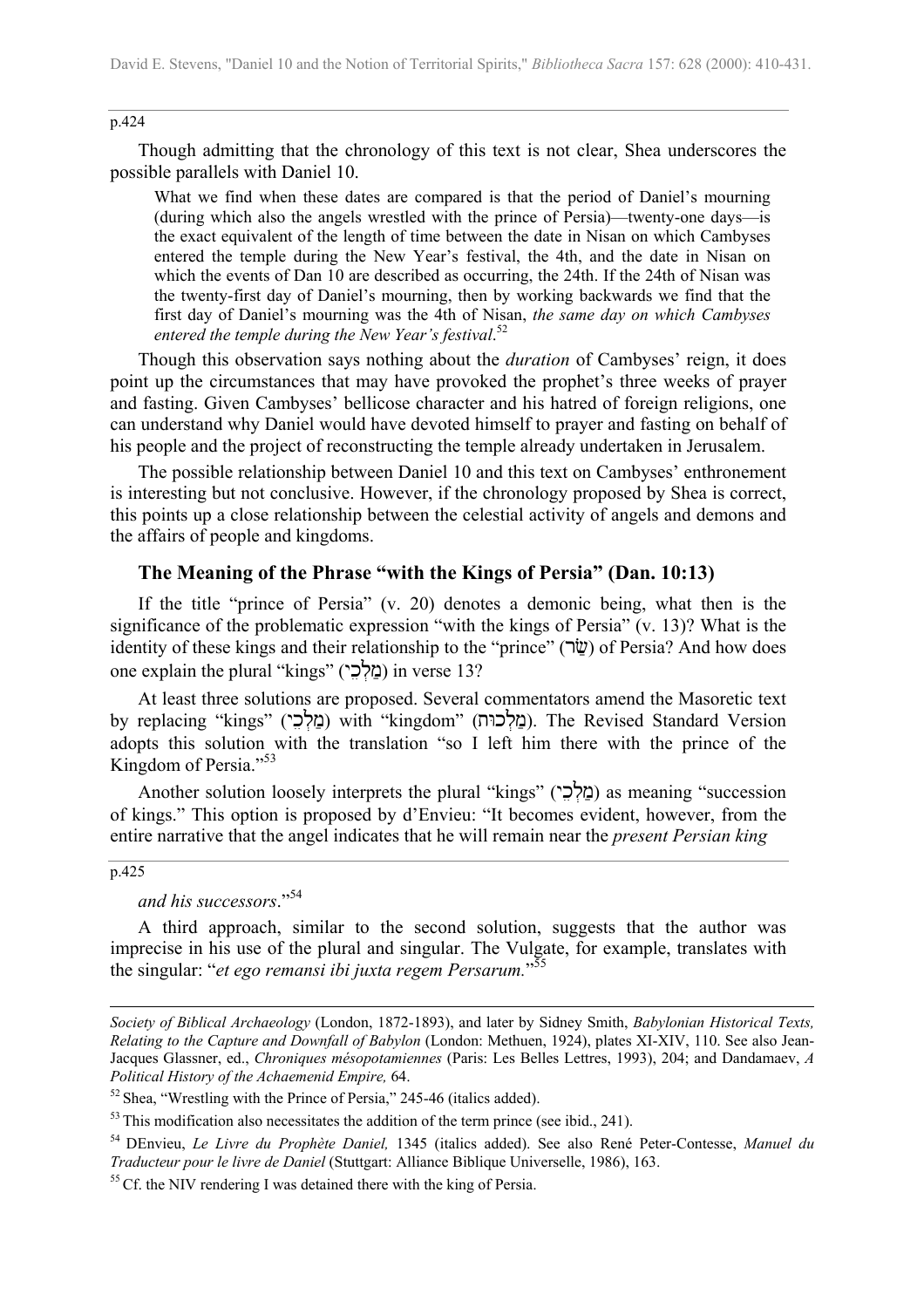However, Shea's conclusion here is preferable. The designation "kings of Persia" refers to the two kings—Cambyses, the Babylonian head of state,<sup>56</sup> and Cyrus, the king of Persia—without identifying either one or the other with the "prince of Persia." Such an interpretation does not understand the mention of the "kings of Persia" to be a definition of the designation "prince of the kingdom of Persia." As previously noted, the clear distinction between the terms  $\psi$  and  $\eta_{\text{N}}^{\dagger}$  in the Old Testament and the parallel between the prince  $(\vec{v})$  of Persia and the angel Michael argue against such an interpretation. However, it is true (as Shea rightly observes) that verse 13 implies that the "kings" were located at the same place where the angel Gabriel experienced opposition from the prince of Persia. It seems, then, that the explanation of this apparently close rapport is found in the *strategy* of the prince of Persia rather than in his *identity.* Even as Satan rose against Israel to incite King David to oppose the will of God (1 Chron. 21:1), *so this malevolent angelic "kingdom-prince" attempted to accomplish his evil intentions by the intermediary of two heads of state, Cyrus and his son Cambyses.* This latter one, by his belligerent and impudent character, opposed God's people. As Boyd states, "What occurs on earth, again, is a replica and a mirror of what occurs in heaven. Indeed, it is a microcosmic example of the macrocosmic spiritual struggle. $157$  $157$ 

### p.426

 $\overline{\phantom{a}}$ 

### **Daniel 10 in Its Broader Context**

This intimate relationship between celestial and terrestrial activity is indicated elsewhere in Daniel. Daniel 11:1 reads, "I [Gabriel] took my stand to support and protect him" (NIV). To whom does "him" refer? Though it is possible to understand that Gabriel came to the aid of Darius the Mede, it is preferable to understand that Gabriel protected Michael. The immediate context implies this interpretation: "No one supports me against them except Michael, your prince" (10:21, NIV). Also in light of Daniel 6 it is difficult to imagine in what way Gabriel could have supported Darius.<sup>58</sup> Michael, Israel's primary angelic defender, needed the help of Gabriel during the reign of Darius. And in the same way Gabriel, Israel's primary angelic messenger, called on Michael in his struggle against the prince of Persia. However, to understand that Michael needed the help of Gabriel during the reign of Darius, in the same way that Gabriel called on Michael in his struggle against the prince of Persia, affords the reader unusual insight into angelic activity in favor of the people of God.

Daniel 6:5–16 speaks of efforts on the part of Babylonian dignitaries to influence Darius against Daniel. However, God sent His angel to shut the mouths of the lions (v. 22). This miraculous intervention obligated Darius to reformulate his political stance to

<span id="page-11-0"></span> $56$  Whatever may have been the precise political position of Cambyses on May 11, 535 B.C., the term  $\frac{1}{2}$  is quite adequate for describing the *role* of Cambyses and his father Cyrus. See Robert D. Culver, מלך, in *Theological Wordbook of the Old Testament,* ed. R. Laird Harris, Gleason L. Archer Jr., and Bruce K. Waltke (Chicago: Moody, 1980), 1:507-10.

<span id="page-11-1"></span><sup>57</sup> Boyd, *God at War,* 90. The scene evokes the apocalyptic account of Satan who, in the form of a dragon (Rev. 12:9) will give his power and his throne and great authority to the beast (13:2). Such a conclusion concerning these angelic princes is in stark contradiction to Wesley Carr, who affirms, These beings never have anything to do with the concrete acts or persons of government. Indeed even in Daniel they relate only to past empires, and are only a device for explaining history (*Angels and Principalities: The Background, Meaning and Development of the Pauline Phrase hai archai kai hai exousiai*, Society for New Testament Studies Monograph Series 42 [Cambridge: Cambridge University Press, 1981], 35).

<span id="page-11-2"></span><sup>&</sup>lt;sup>58</sup> I agree with Shea that Darius was in fact Gubaru, general of the Persian army under Cyrus, who conquered Babylon in 539 B.C. (William H. Shea, "Darius the Mede: An Update," *Andrews University Seminary Studies* 20 [1982]: 230).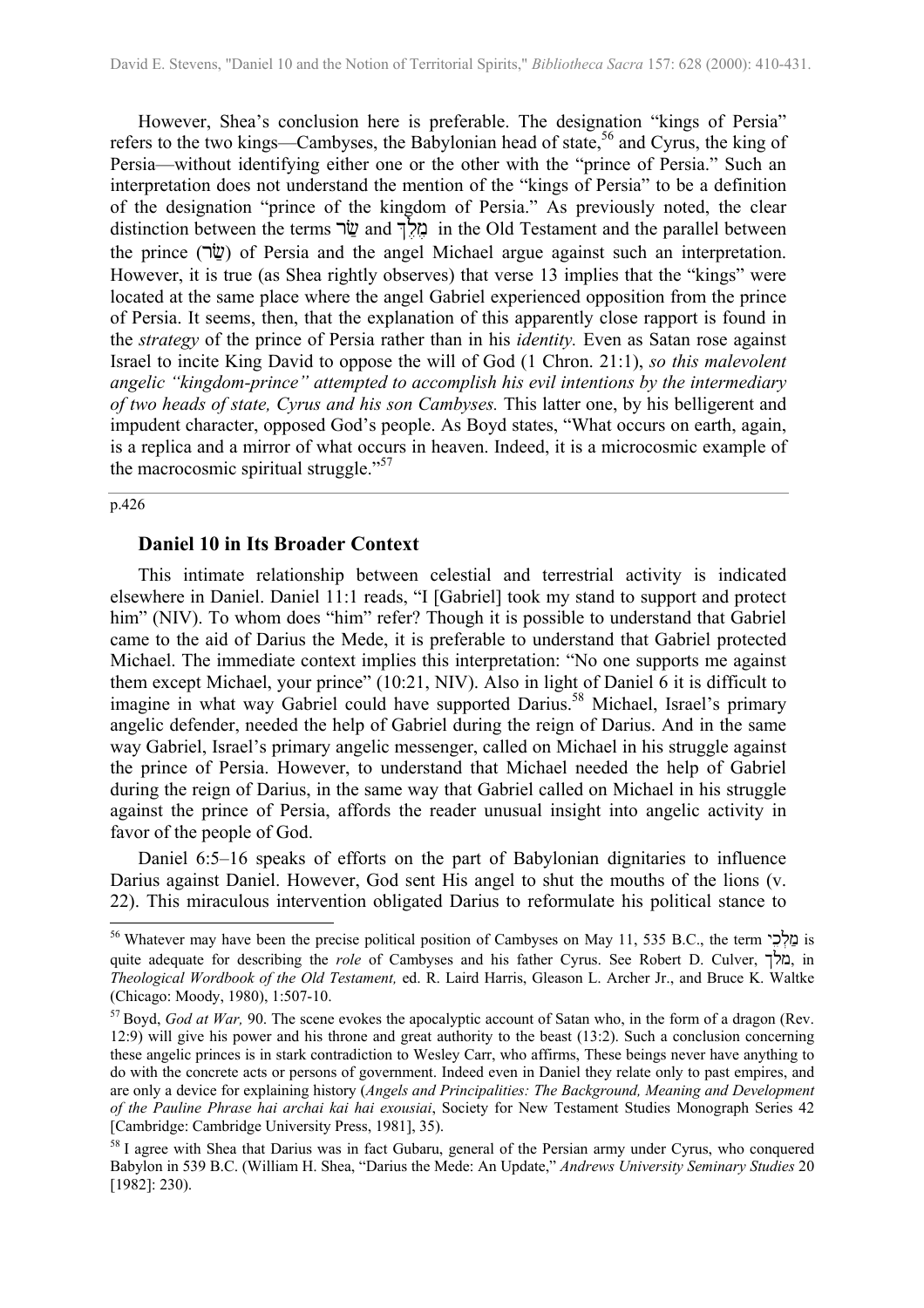favor the Hebrews (vv. 24–27). Walvoord concludes, "The beginning of the second great empire with the fall of Babylon in chapter 5 was, then, more than a military conquest or triumph of the armies of the Medes and Persians. It was a new chapter in the divine drama of angelic warfare behind the scenes."[59](#page-12-0)

The immediate context of Daniel 11:1 also addresses this intimate relationship between celestial activity and the terrestrial scene. For example beginning in 10:21 a complex and intentional literary structure demonstrates that 11:1 is not an incidental phrase that needs to be reformulated or amended (the verse belongs to the central body of revelation that begins in 10:20), and 10:20–11:1 and 12:1–3 form an inclusio frame around the

p.427

 revelation of 11:2–45.[60](#page-12-1) David summarizes the implications of these observations this way: "First, he [Gabriel] discloses to Daniel the heavenly battle that goes on behind the terrestrial scene: 10:13, 20-21; 11:1. Second, he reveals the historical consequences of the preceding supra-historical battle: 11:2b–45. Lastly, he returns to the celestial scene and the vindication of his people: 12:1–3 … *the terrestrial struggle involving the accession into world power of a new kingdom bound to persecute Israel (11:2–45) presumes a whole heavenly battle going on behind it."* 6[1](#page-12-2)

While Daniel 1–5 depicts the history of world empires, chapters 6–12 (and especially chapters 10–12) unfold the reality of the conflict that rages in the supraterrestrial scene (cf. Isa. 24:21).<sup>62</sup> As Lincoln states, these chapters depict "war in heaven between the angels of the nations which has its counterpart in events on earth."6[3](#page-12-4)

## **The Angelic Princes of Daniel 10 and the Contemporary Notion of Territorial Spirits**

Though the limits of this study do not allow for an exhaustive analysis of the contemporary doctrine, several observations can be made based on the preceding study of Daniel 10. First, angelic princes mentioned in Daniel do *not* rule over *geographical* areas with "explicitly defined boundaries." The archangel Michael, for example, is described as "the great prince who protects *your people*" (12:1, NIV, italics added). This emphasizes the protective role of Michael in relation to the *people* of God rather than with respect to a given *territory*. Michael remained the guardian angel of the people of God, whether Israel was in the Promised Land or was dispersed in exile among the nations. And in view of the parallel between Michael and the angelic princes of Persia and Greece, one can conclude that the same correspondence exists for the latter, that is, the "princes" are over the *people* of Persia and Greece and their

p.428

 $\overline{\phantom{a}}$ 

*sociopolitical structure* rather than their respective geographical boundaries.

<span id="page-12-0"></span><sup>59</sup> John F. Walvoord, *Daniel: The Key to Prophetic Revelation* (Chicago: Moody, 1971), 255.

<span id="page-12-1"></span><sup>60</sup> Pablo David, "Daniel 11, 1: A Late Gloss?" in *The Book of Daniel in the Light of New Findings,* ed. A. S. van der Woude (Leuven: University Press, 1993), 512.

<span id="page-12-2"></span> $<sup>61</sup>$  Ibid., 509, 512 (italics added).</sup>

<span id="page-12-3"></span> $62$  This is understandable, as chapters 25 consist of revelations given to pagan monarchs, while chapters 712 convey revelations given to the prophet Daniel himself.

<span id="page-12-4"></span><sup>63</sup> A. T. Lincoln, "Liberation from the Powers: Supernatural Spirits or Societal Structures?" in *The Bible in Human Society,* ed. M. Daniel Carroll R., David J. A. Clines, and Philip R. Davies (Sheffield: Sheffield Academic, 1995), 350.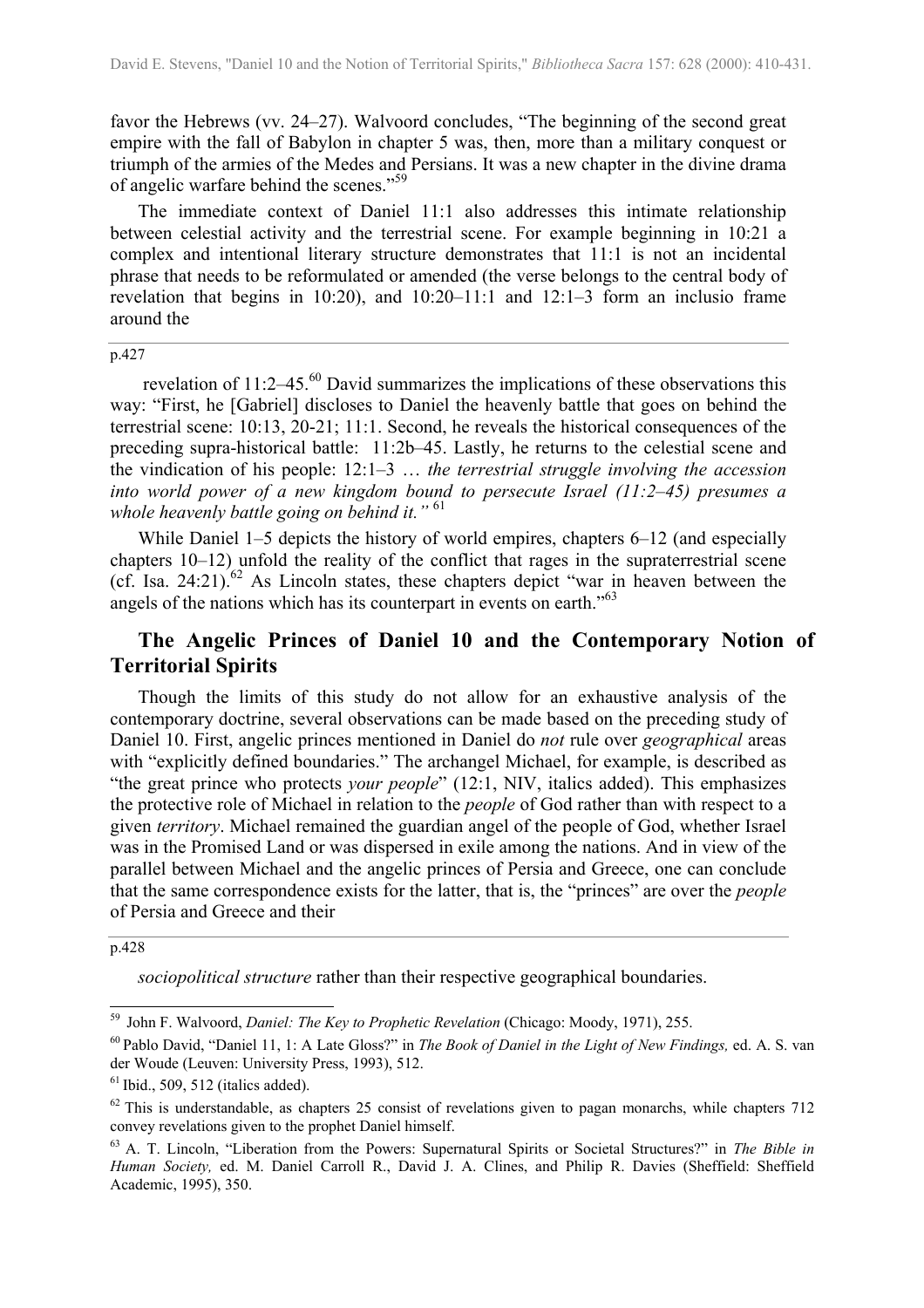This same emphasis on peoples and sociopolitical structures is seen throughout the Book of Daniel. The Babylonians conquered Judah (Dan. 1–5), but were soon supplanted by the Persians (Dan. 6–10), who themselves were conquered by the Greek Empire (11:2). Then the Greek Empire split into four kingdoms (11:4–36). As Lowe concludes, "The princes of Daniel 10 rule not over … fixed geographical regions, but over imperialistic empires whose boundaries expand and contract… . So the respective princes may be tutelary powers, but if so, then they are expansionistic—not geographical—spirits."6[4](#page-13-0) Taken in this sense, they are better termed "empire spirits" rather than territorial spirits.<sup>6[5](#page-13-1)</sup>

This emphasis on the peoples of the earth and their sociopolitical structures is found throughout the Old Testament and distinguishes the biblical literature from the traditions of the surrounding nations. In pagan nations around Israel the identity of a people was defined first in terms of a false god's relationship to his *territory*. These deities were depicted only secondarily with respect to the inhabitants of those areas.<sup>66</sup> However, the biblical literature stands in contrast to such mythical and animistic notions. In contrast to this pagan concept (Judg. 11:24; 1 Sam. 26:19–20; 2 Kings 3:27), the Old Testament never accepts such thinking as God's view. The emphasis is rather on the relationship between God (or the "gods") and the *peoples* of the earth.<sup>6[7](#page-13-3)</sup>

### p.429

 $\overline{\phantom{a}}$ 

The fact that the angelic princes of Persia and Greece do not rule over explicitly defined geographical territories is also demonstrated by the previous exegesis of Daniel 10:13. The prince of the kingdom of Persia was not trying to fight his way through, in a geographical sense, to Daniel. *The issue at stake was not territorial, but political and personal.* The political authorities, Cyrus and his son, Cambyses, opposed God's program through His people Israel, while influenced by a malevolent celestial power.

Second, those who promote the notion of territorial spirits suggest the need for "warfare prayer" or "strategic-level intercession" in which one contends with "an even more ominous concentration of demonic power; namely, territorial spirits."<sup>68</sup> Such

<span id="page-13-0"></span><sup>64</sup> Lowe, *Territorial Spirits and World Evangelisation?* 34.

<span id="page-13-1"></span><sup>65</sup> Arnold, *Three Crucial Questions about Spiritual Warfare,* 151.

<span id="page-13-2"></span><sup>66</sup> Daniel Isaac Block, *The Gods of the Nations,* Studies in Ancient Near Eastern Theology (Jackson, MS: Evangelical Theological Society, 1988), 23; cf. Paul Sanders, *The Provenance of Deuteronomy 32* (Leiden: Brill, 1996), 367. For examples of this territorial emphasis in Ugaritic literature, see Manfried Dietrich, *Die keilalphabetischen Texte aus Ugarit,* Alter Orient und Altes Testament 24 (Kevelaer: Butzon & Bercker, 1976), 1.3:iii.30; 1.3:iv.20; 1.3:vi.1116.

<span id="page-13-3"></span><sup>67</sup> Block, *The Gods of the Nations,* 2829; A. Scott Moreau, "Religious Borrowing as a Two-Way Street: An Introduction to Animistic Tendencies in the Euro-North American Context," in *Christianity and the Religions: A Biblical Theology of World Religions*, ed. Edward Rommen and Harold Netland (Pasadena, CA: William Carey Library, 1995), 16677. The relationship between the gods and the nations of the earth is often conveyed by the expressions אלהי (ה) אלהי (Deut. 29:17; 2 Kings 18:33 [cf. Isa. 36:18]; 19:12 [cf. Isa. 37:12]; 2 Chron. 32:1314, 17); and אלהי $($ הו $(6.14; 13.7 \text{ [8, Heb.}]; \text{Judg. } 2.12; \text{Ps. } 96.5 \text{ [cf. 1 Chron. } 16.26];$  1 Chron. 5:25; 2 Chron. 32:19. (See also Exodus 12:12; Joshua 24:15; Judges 6:10; 1 Kings 11:33; 2 Chronicles 25:14; Jeremiah 43:1213.) Block concludes, It is perhaps a measure of the people-centeredness of the Hebrew perspective that, although references to Jahwehs abandonment of his people are common, only rarely is the focus on his forsaking the land of Israel (*The Gods of the Nations*, 150). Intertestamental and later Jewish literature also addresses this relationship between the angelic princes and the *peoples* of the earth (*Sirach* 17:17; *Jubilees* 15:30-32; *1 Enoch* 20:12; *2 Enoch* 19:5; *Testament of Nephtali* 8:310:2; *Targum Pseudo-Jonathan* on Deut. 32:8 and Gen. 11:7; *Pirqe Rabbi Eliezer,* chap. 24).

<span id="page-13-4"></span><sup>68</sup> Wagner, *Warfare Prayer,* 18. Such strategic-level intercession is to be distinguished from what is termed in the literature ground-level spiritual warfare (which involves casting demons out of individuals) and occult-level spiritual warfare (which confronts demonic forces released through occultic activity). See Wagner, *Confronting the Powers*, 21-22.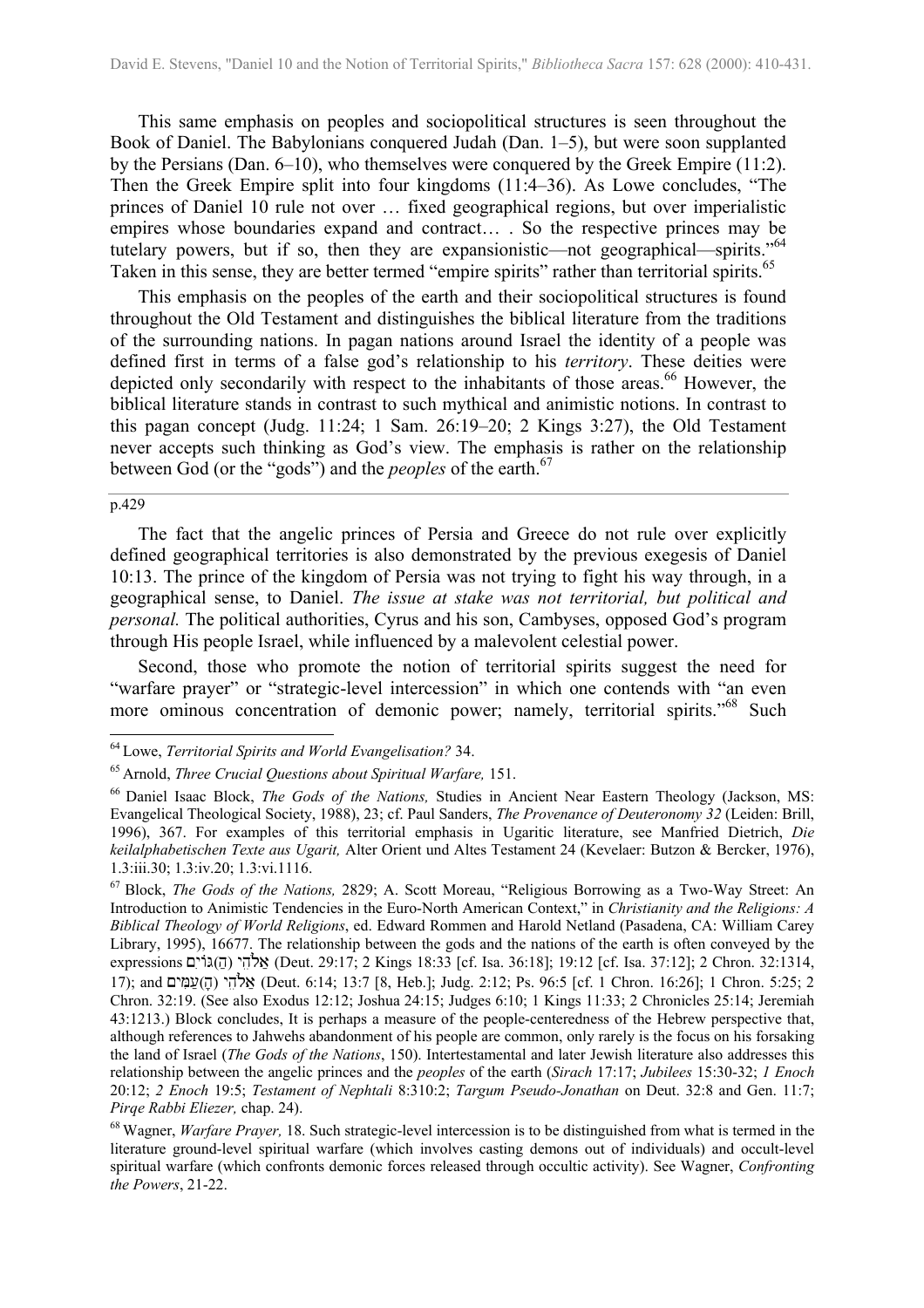intercession frequently involves both the naming of the territorial powers that influence a specific geographical area as well as aggressive prayer against these demonic spirits in order to lessen their grip on the region and prepare the way for more effective evangelism.<sup>69</sup> Furthermore Wagner states that Daniel 10 "shows us clearly that the only weapon Daniel had [by which] to combat these rulers of darkness was warfare prayer."<sup>7[0](#page-14-1)</sup> Is this true?

A marked difference stands between the nature of Daniel's prayer and what is presently termed "strategic-level intercession." Daniel never sought the names of these cosmic powers nor did he employ their names in his intercession—a practice more in keeping with occultic arts.<sup>71</sup> In fact there is no indication that Daniel was aware of what was taking place in the heavenlies during his three-

#### p.430

 $\overline{\phantom{a}}$ 

week period of prayer and fasting. It is not until *after* this period that Daniel received revelation about the identity of the angels engaged in this heavenly struggle.<sup>72</sup> And even then, the only angel who was named was Michael (10:13), who fought on behalf of Israel. The evil angelic princes of Persia and Greece were identified by their generic titles. In light of this, Lowe concludes, "If this passage teaches the importance of names, it is angelic names which are consequential. Generic titles are sufficient for demons."<sup>[73](#page-14-4)</sup>

Also Daniel did not engage in aggressive prayer against such powers with the expectation of "binding" or "evicting" them. The prophet did not pray *against* cosmic powers but *for* the people of God and the fulfillment of God's redemptive purposes (cf. Eph. 6:18–20). Apparently Daniel's focus in prayer was not on the celestial warfare in the heavenlies, but on the promises of God (Dan. 10:12; cf. Jer. 25:11; 29:10) and their fulfillment on the terrestrial scene. Indeed, these promises were fulfilled, but not immediately. Historically the immediate obstacles to the reconstruction of the temple were not overcome for another decade and a half. Furthermore the prince of Persia continued to exert his influence for another two hundred years until the time of the Greek Empire. Nevertheless in direct response to Daniel's prayer God sent an angel<sup>74</sup> to counteract the evil intentions of the prince of Persia and to reveal God's unfolding program to the

<span id="page-14-0"></span><sup>69</sup> Concerning the importance of identifying and naming the spirits, see Wagner, *Warfare Prayer,* 148; idem., *Confronting the Powers,* 200-201; Bob Beckett, "Practical Steps toward Community Deliverance," in *Breaking Strongholds in Your City: How to Use Spiritual Mapping to Make Your Prayers More Strategic, Effective and Targeted,* 155. Such a practice reflects the assumption that the discerning of the name of a spiritual being gives a person power over that spirit.

<span id="page-14-1"></span><sup>70</sup> Wagner, *Warfare Prayer,* 66.

<span id="page-14-2"></span><sup>71</sup> Clinton Arnold, *Power and Magic: The Concept of Power in Ephesians in Light of Its Historical Setting* (Grand Rapids: Baker, 1992), 5455.

<span id="page-14-3"></span><sup>&</sup>lt;sup>72</sup> Walvoord states. Daniel probably had observed the Passover on the fourteenth day and the Feast of Unleavened Bread which followed from the fifteenth day to the twenty-first. If the vision came to Daniel immediately after his twenty-one days of mourning, his fast must have begun immediately after the new moon celebration, concluding just before the vision was given to him (*The Book of Daniel,* 241).

<span id="page-14-4"></span><sup>73</sup> Lowe, *Territorial Spirits and World Evangelisation?* 47. This observation underscores a distinguishing feature of the biblical literature in contrast to the noncanonical literature of later Judaism. In the latter the emphasis on names and angelic hierarchies is quite frequent. For example Sammaêl is the angelic prince of Rome, and Dubbiêl is the angelic prince of Persia (*1 Enoch* 26:11, 12; and Babylonian Talmud *Yoma* 77a).

<span id="page-14-5"></span><sup>&</sup>lt;sup>74</sup> There are at least three angelic manifestations in this narrative. The man dressed in linen (Dan. 10:5) is possibly a theophany manifesting Gods glory. The literary structure of the passage suggests that the angels of verses 10 and 16 are identical and refer to one who was engaged in the conflict against the prince of the kingdom of Persia. Then there is Michael, the guardian angel of Israel. See Christopher Rowland, A Man Clothed in Linen: Daniel 10.6ff. and Jewish Angelology, *Journal for the Study of the New Testament* 24 (1985): 99-110.